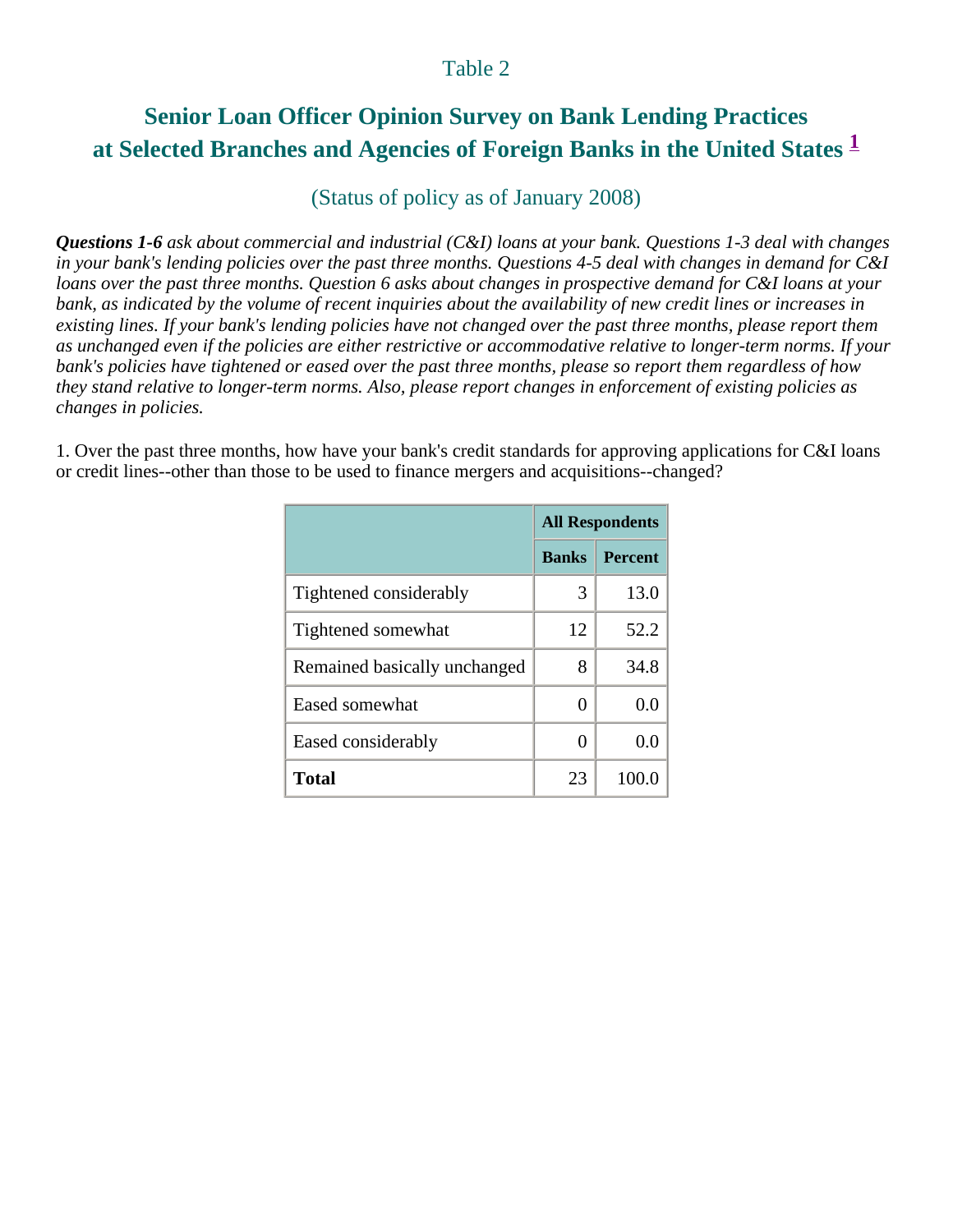2. For applications for C&I loans or credit lines--other than those to be used to finance mergers and acquisitions--that your bank currently is willing to approve, how have the terms of those loans changed over the past three months?

a. Maximum size of credit lines:

|                              | <b>All Respondents</b> |                |
|------------------------------|------------------------|----------------|
|                              | <b>Banks</b>           | <b>Percent</b> |
| Tightened considerably       | 2                      | 8.7            |
| Tightened somewhat           | 9                      | 39.1           |
| Remained basically unchanged | 12                     | 52.2           |
| Eased somewhat               | 0                      | 0.0            |
| Eased considerably           | 0                      | 0.0            |
| <b>Total</b>                 | 23                     | 100.           |

b. Maximum maturity of loans or credit lines:

|                              | <b>All Respondents</b> |                |
|------------------------------|------------------------|----------------|
|                              | <b>Banks</b>           | <b>Percent</b> |
| Tightened considerably       | 0                      | 0.0            |
| Tightened somewhat           | 4                      | 17.4           |
| Remained basically unchanged | 19                     | 82.6           |
| Eased somewhat               | 0                      | 0.0            |
| Eased considerably           | 0                      | 0.0            |
| Total                        | 23                     | 100.0          |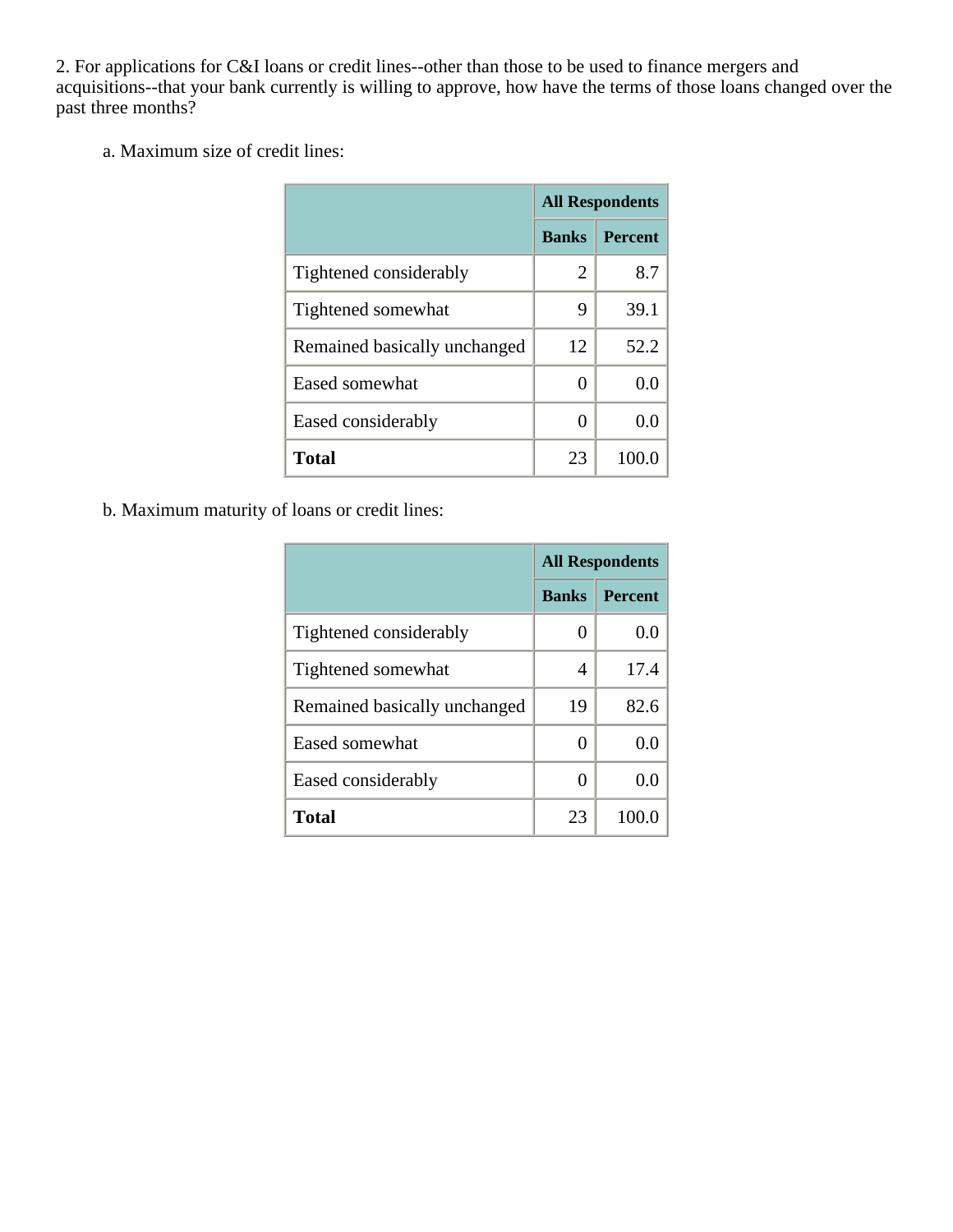## c. Costs of credit lines:

|                              | <b>All Respondents</b> |                |
|------------------------------|------------------------|----------------|
|                              | <b>Banks</b>           | <b>Percent</b> |
| Tightened considerably       | 0                      | 0.0            |
| Tightened somewhat           | 16                     | 69.6           |
| Remained basically unchanged | 7                      | 30.4           |
| Eased somewhat               | $\mathbf{0}$           | 0.0            |
| Eased considerably           | 0                      | 0.0            |
| <b>Total</b>                 | 23                     | 100.0          |

d. Spreads of loan rates over your bank's cost of funds (wider spreads=tightened, narrower spreads=eased):

|                              | <b>All Respondents</b> |                |
|------------------------------|------------------------|----------------|
|                              | <b>Banks</b>           | <b>Percent</b> |
| Tightened considerably       | 3                      | 13.0           |
| Tightened somewhat           | 16                     | 69.6           |
| Remained basically unchanged | 4                      | 17.4           |
| Eased somewhat               | 0                      | 0.0            |
| Eased considerably           | 0                      | 0.0            |
| <b>Total</b>                 | 23                     | 100.           |

e. Premiums charged on riskier loans:

|                              | <b>All Respondents</b> |                |
|------------------------------|------------------------|----------------|
|                              | <b>Banks</b>           | <b>Percent</b> |
| Tightened considerably       | 7                      | 30.4           |
| Tightened somewhat           | 11                     | 47.8           |
| Remained basically unchanged | 5                      | 21.7           |
| Eased somewhat               | 0                      | 0.0            |
| Eased considerably           | 0                      | 0.0            |
| <b>Total</b>                 | 23                     | 100.           |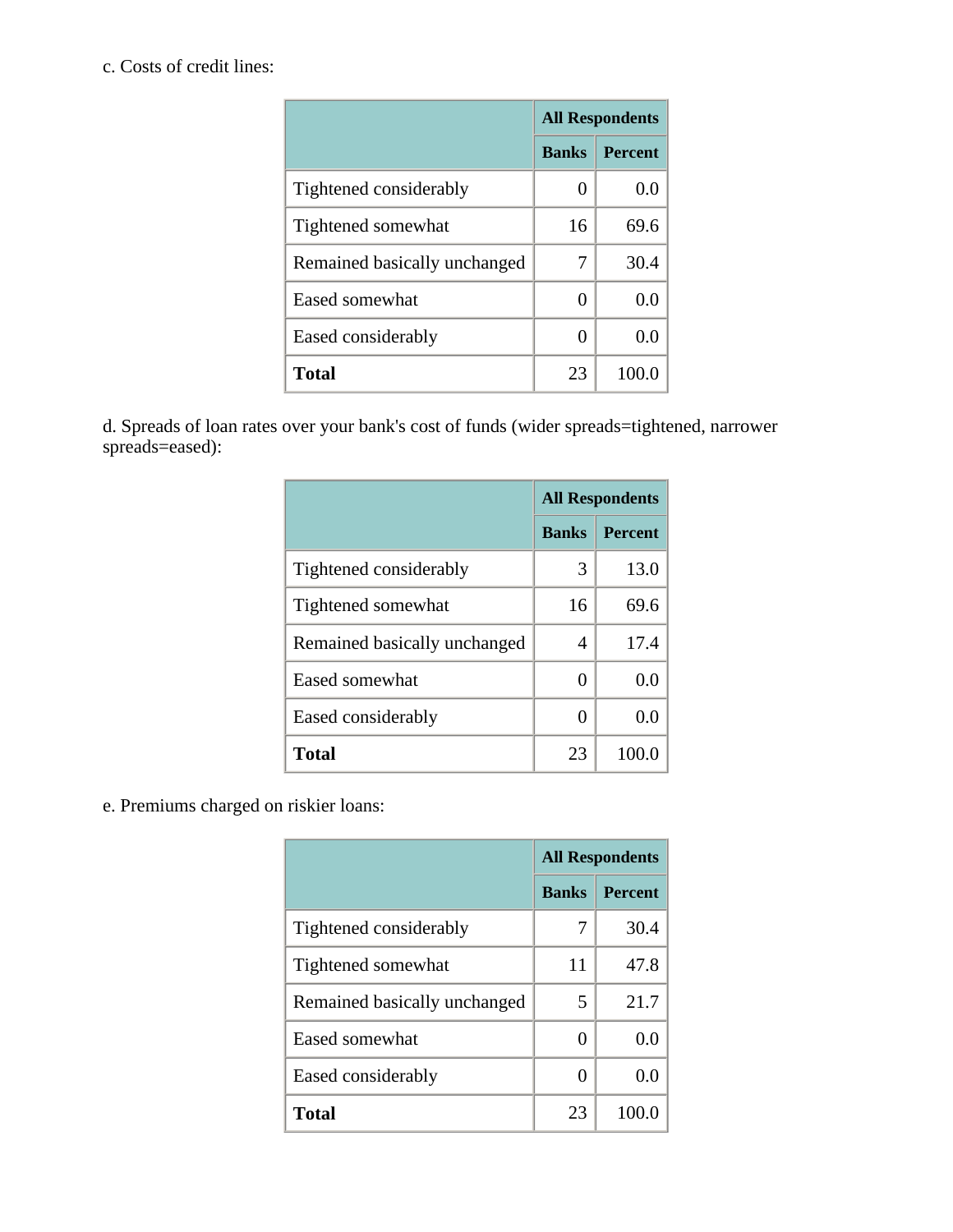#### f. Loan covenants:

|                              | <b>All Respondents</b> |                |
|------------------------------|------------------------|----------------|
|                              | <b>Banks</b>           | <b>Percent</b> |
| Tightened considerably       | 0                      | 0.0            |
| Tightened somewhat           | 17                     | 73.9           |
| Remained basically unchanged | 6                      | 26.1           |
| Eased somewhat               | $\theta$               | 0.0            |
| Eased considerably           | 0                      | 0.0            |
| <b>Total</b>                 | 23                     | 100.0          |

g. Collateralization requirements:

|                              | <b>All Respondents</b> |                |
|------------------------------|------------------------|----------------|
|                              | <b>Banks</b>           | <b>Percent</b> |
| Tightened considerably       | $\mathbf{\Omega}$      | 0.0            |
| Tightened somewhat           | 5                      | 21.7           |
| Remained basically unchanged | 18                     | 78.3           |
| Eased somewhat               | $\mathbf{\Omega}$      | 0.0            |
| Eased considerably           | 0                      | 0.0            |
| Total                        | 23                     | 100.0          |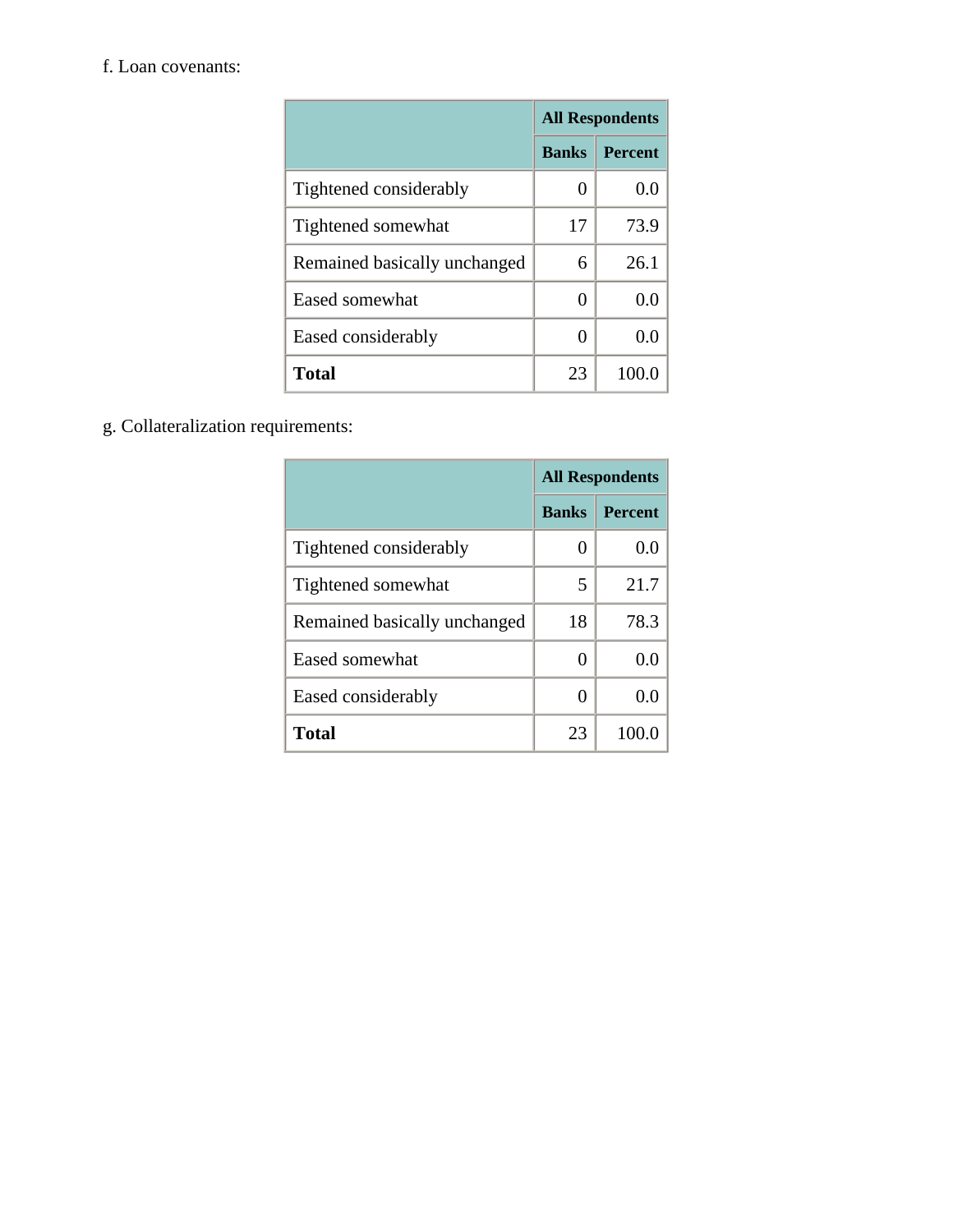3. If your bank has tightened or eased its credit standards or its terms for C&I loans or credit lines over the past three months (as described in questions 1 and 2), how important have been the following possible reasons for the change? (Please respond to either A, B, or both as appropriate and rate *each* possible reason using the following scale: 1=not important, 2=somewhat important, 3=very important.)

A. Possible reasons for tightening credit standards or loan terms:

a. Deterioration in your bank's current or expected capital position:

|                    | <b>All Respondents</b> |                |
|--------------------|------------------------|----------------|
|                    | <b>Banks</b>           | <b>Percent</b> |
| Not important      | 11                     | 57.9           |
| Somewhat important | 4                      | 21.1           |
| Very important     | 4                      | 21.1           |
| <b>Total</b>       | 19                     | 100.0          |

b. Less favorable or more uncertain economic outlook:

|                    | <b>All Respondents</b> |                |
|--------------------|------------------------|----------------|
|                    | <b>Banks</b>           | <b>Percent</b> |
| Not important      |                        | 0.0            |
| Somewhat important | 10                     | 52.6           |
| Very important     | 9                      | 47.4           |
| <b>Total</b>       | 19                     | 100.0          |

c. Worsening of industry-specific problems (please specify industries):

|                    | <b>All Respondents</b> |                |
|--------------------|------------------------|----------------|
|                    | <b>Banks</b>           | <b>Percent</b> |
| Not important      | 6                      | 31.6           |
| Somewhat important | 5                      | 26.3           |
| Very important     | 8                      | 42.1           |
| <b>Total</b>       | 19                     | 100.0          |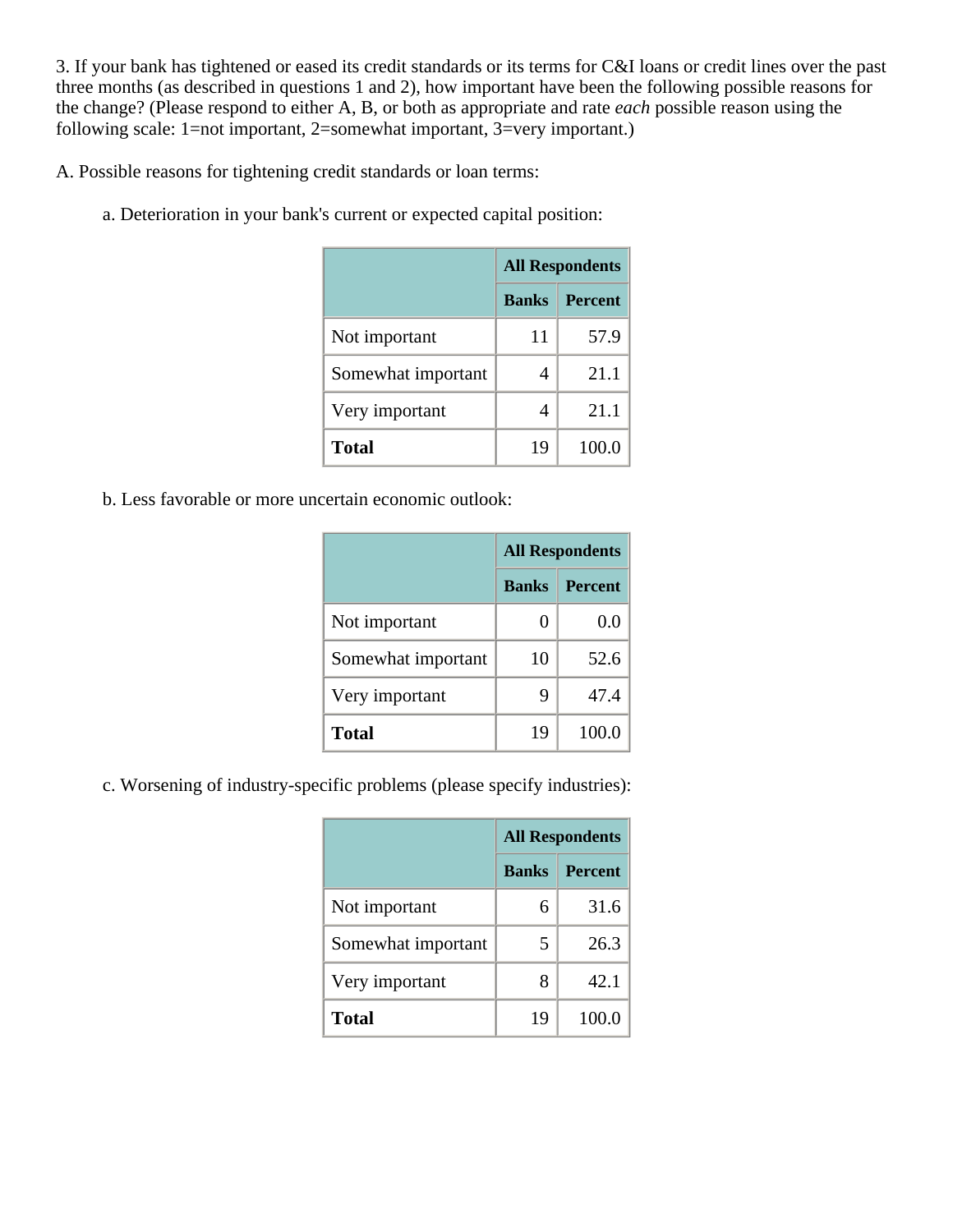d. Less aggressive competition from other banks or nonbank lenders (other financial intermediaries or the capital markets):

|                    | <b>All Respondents</b> |                |
|--------------------|------------------------|----------------|
|                    | <b>Banks</b>           | <b>Percent</b> |
| Not important      | 13                     | 68.4           |
| Somewhat important | 6                      | 31.6           |
| Very important     | 0                      | 0.0            |
| Total              | 19                     | 100.0          |

#### e. Reduced tolerance for risk:

|                    | <b>All Respondents</b> |                |
|--------------------|------------------------|----------------|
|                    | <b>Banks</b>           | <b>Percent</b> |
| Not important      | 4                      | 21.1           |
| Somewhat important | 12                     | 63.2           |
| Very important     | 3                      | 15.8           |
| <b>Total</b>       | 19                     | 100.0          |

f. Decreased liquidity in the secondary market for these loans:

|                    | <b>All Respondents</b> |                |
|--------------------|------------------------|----------------|
|                    | <b>Banks</b>           | <b>Percent</b> |
| Not important      | 3                      | 15.8           |
| Somewhat important | 7                      | 36.8           |
| Very important     | 9                      | 47.4           |
| Total              | 19                     | 100.0          |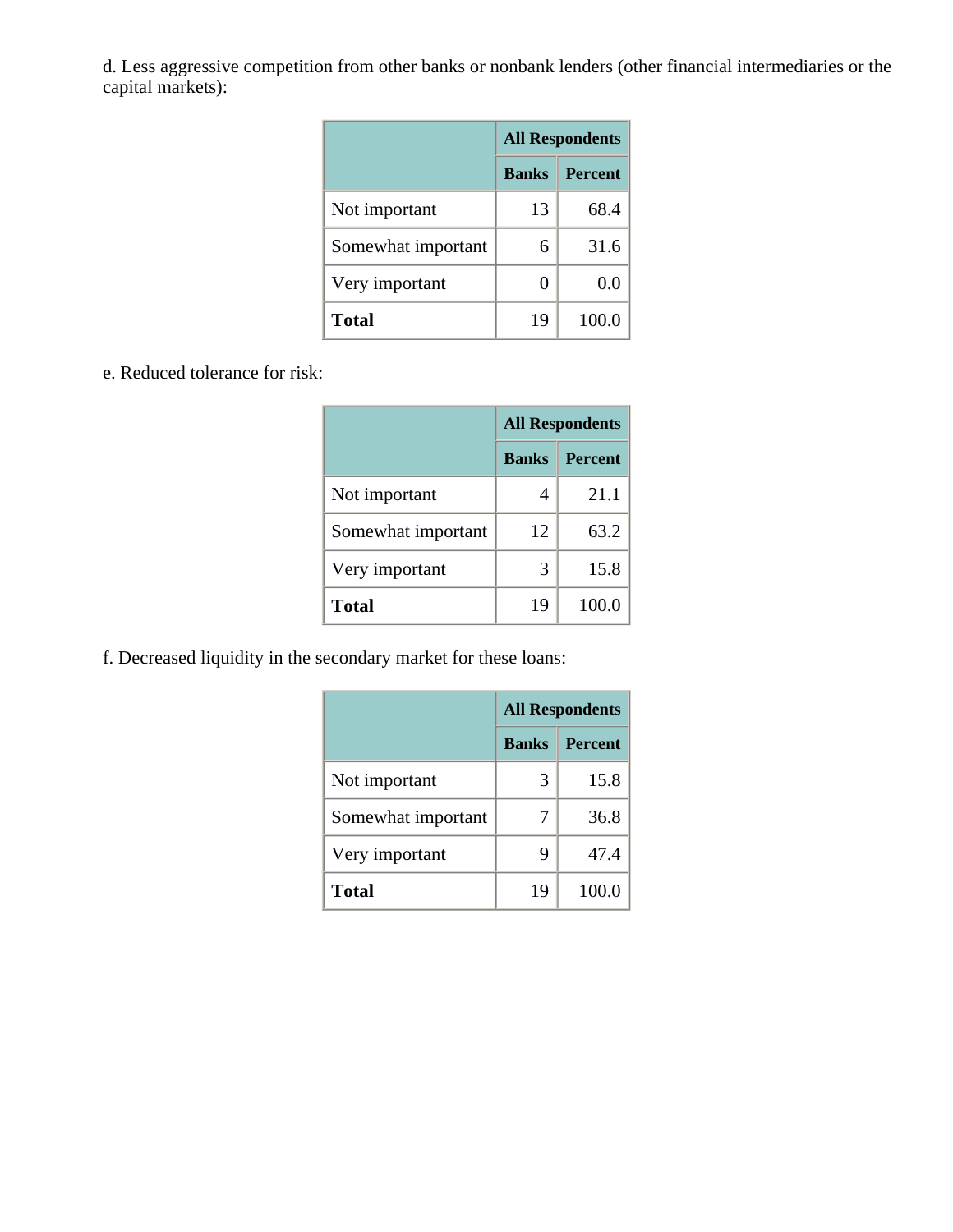g. Increase in defaults by borrowers in public debt markets:

|                    | <b>All Respondents</b> |                |
|--------------------|------------------------|----------------|
|                    | <b>Banks</b>           | <b>Percent</b> |
| Not important      | 11                     | 57.9           |
| Somewhat important | 6                      | 31.6           |
| Very important     | $\overline{2}$         | 10.5           |
| <b>Total</b>       | 19                     | 100.0          |

h. Increased concern about your bank's current or expected liquidity position:

|                    | <b>All Respondents</b> |                |
|--------------------|------------------------|----------------|
|                    | <b>Banks</b>           | <b>Percent</b> |
| Not important      | 13                     | 68.4           |
| Somewhat important | 1                      | 5.3            |
| Very important     | 5                      | 26.3           |
| <b>Total</b>       | 19                     | 100.0          |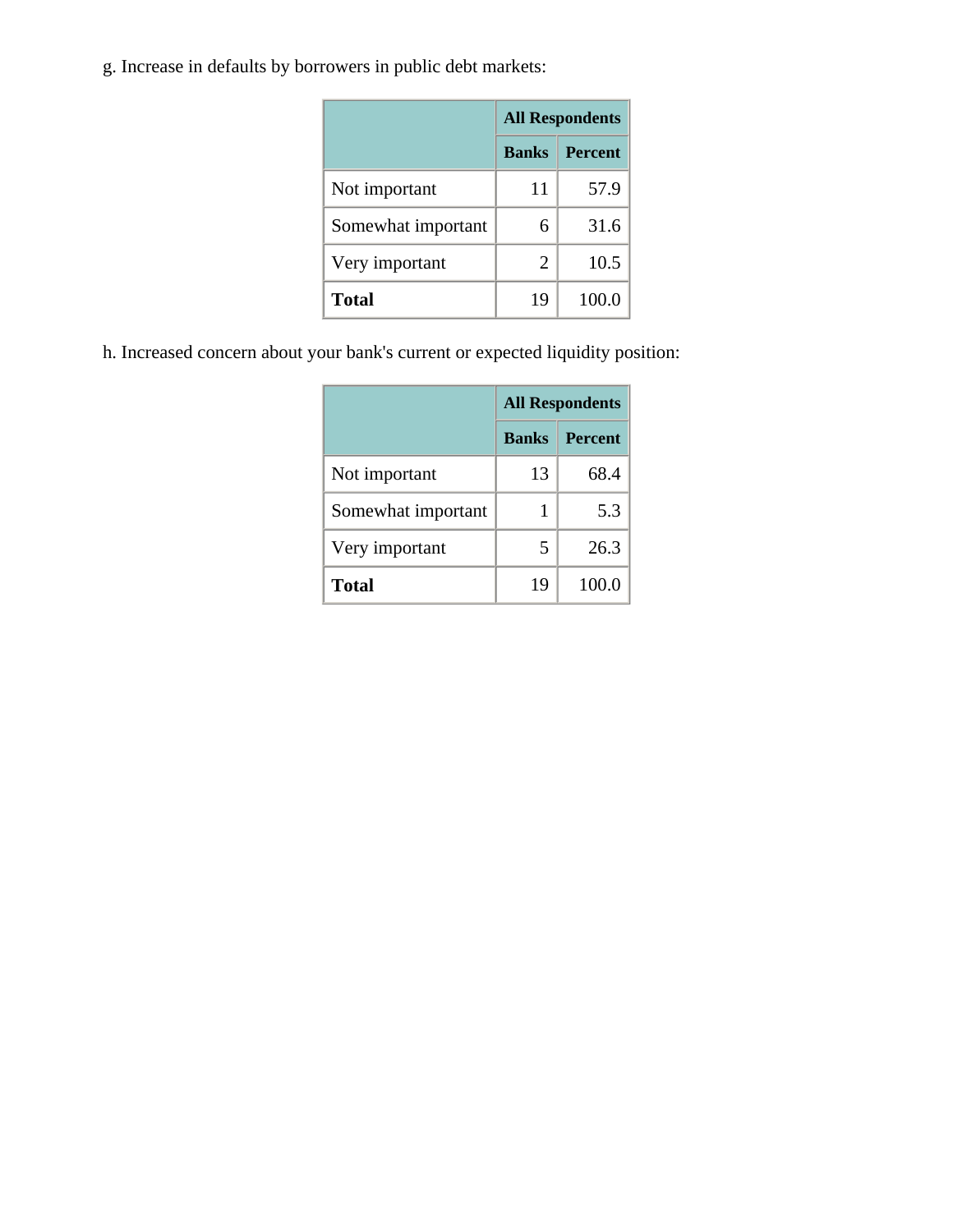- B. Possible reasons for easing credit standards or loan terms:
	- a. Improvement in your bank's current or expected capital position:

|                    | <b>All Respondents</b> |                |
|--------------------|------------------------|----------------|
|                    | <b>Banks</b>           | <b>Percent</b> |
| Not important      | 0                      | 0.0            |
| Somewhat important | 0                      | 0.0            |
| Very important     |                        | 100.0          |
| <b>Total</b>       |                        | 100.0          |

b. More favorable or less uncertain economic outlook:

|                    | <b>All Respondents</b> |                |
|--------------------|------------------------|----------------|
|                    | <b>Banks</b>           | <b>Percent</b> |
| Not important      | 0                      | 0.0            |
| Somewhat important |                        | 100.0          |
| Very important     | 0                      | 0.0            |
| <b>Total</b>       |                        | 100.0          |

c. Improvement in industry-specific problems (please specify industries):

|                    | <b>All Respondents</b> |                |
|--------------------|------------------------|----------------|
|                    | <b>Banks</b>           | <b>Percent</b> |
| Not important      |                        | 100.0          |
| Somewhat important |                        | 0.0            |
| Very important     |                        | 0.0            |
| Total              |                        | 100.0          |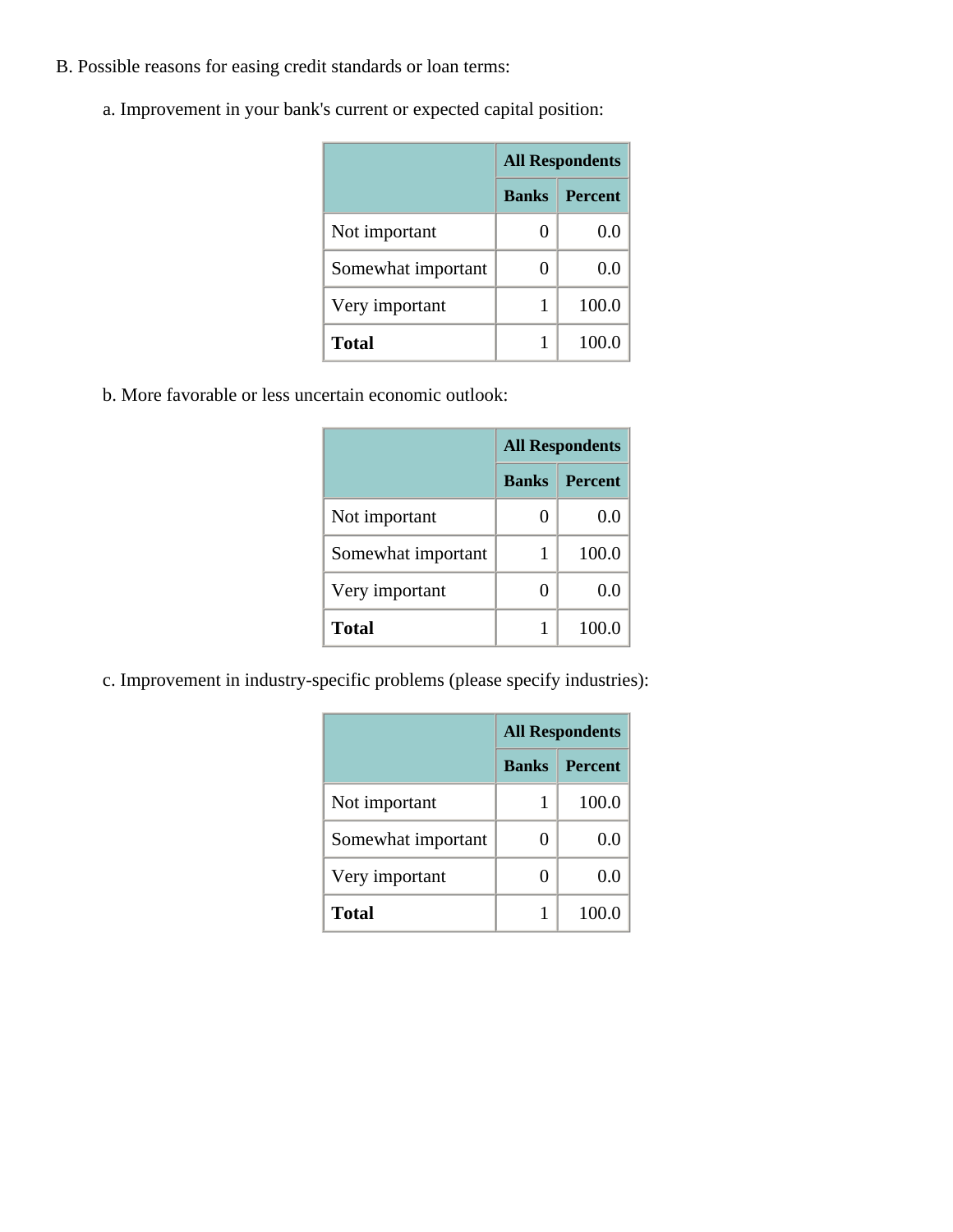d. More aggressive competition from other banks or nonbank lenders (other financial intermediaries or the capital markets):

|                    | <b>All Respondents</b> |                |
|--------------------|------------------------|----------------|
|                    | <b>Banks</b>           | <b>Percent</b> |
| Not important      |                        | 100.0          |
| Somewhat important |                        | 0.0            |
| Very important     |                        | 0.0            |
| Total              |                        | 100.0          |

e. Increased tolerance for risk:

|                    | <b>All Respondents</b> |                |
|--------------------|------------------------|----------------|
|                    | <b>Banks</b>           | <b>Percent</b> |
| Not important      | 0                      | 0.0            |
| Somewhat important |                        | 100.0          |
| Very important     | 0                      | 0.0            |
| <b>Total</b>       |                        | 100.0          |

f. Increased liquidity in the secondary market for these loans:

|                    | <b>All Respondents</b> |                |
|--------------------|------------------------|----------------|
|                    | <b>Banks</b>           | <b>Percent</b> |
| Not important      |                        | 0.0            |
| Somewhat important |                        | 100.0          |
| Very important     |                        | 0.0            |
| <b>Total</b>       |                        | 100.0          |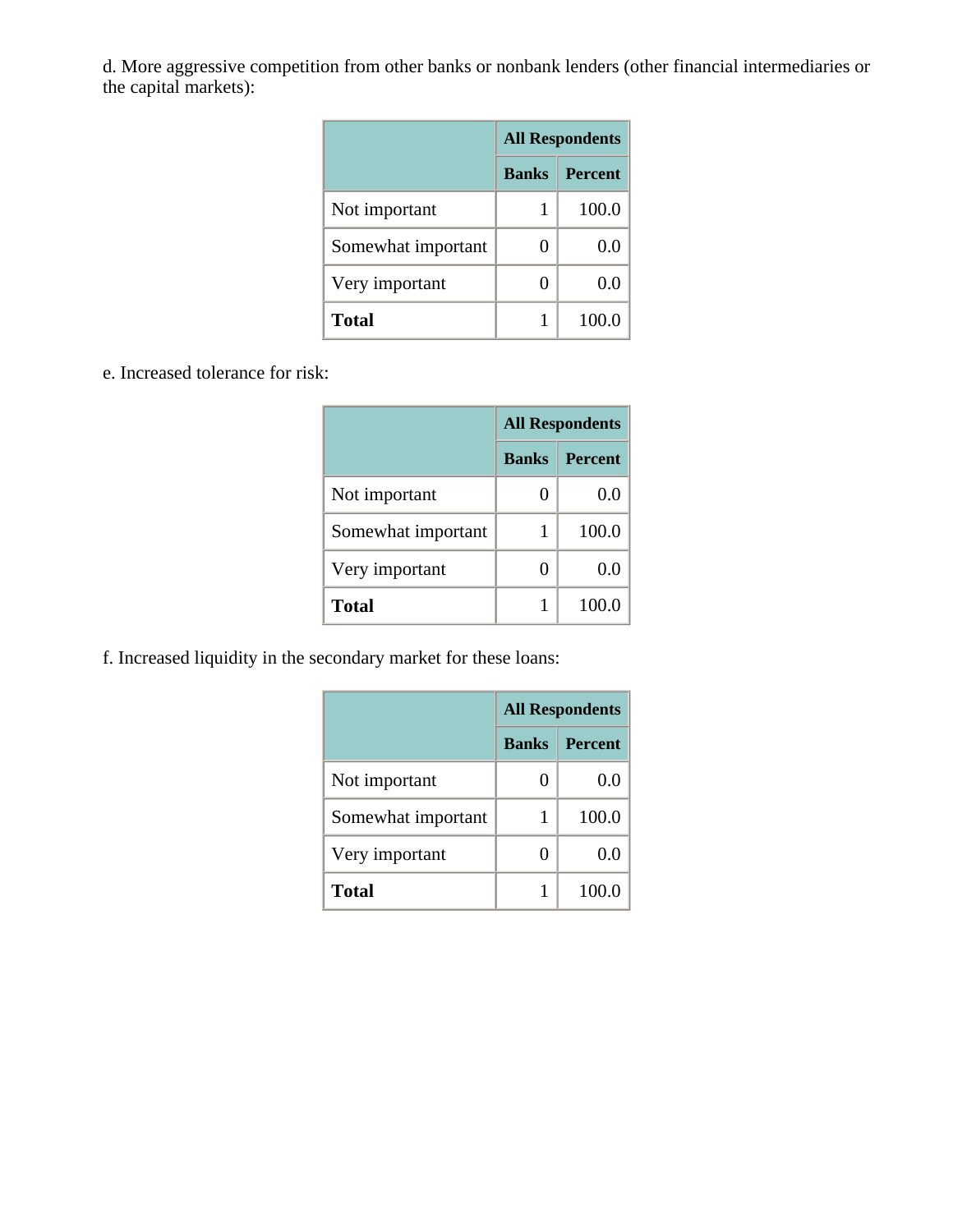g. Reduction in defaults by borrowers in public debt markets:

|                    | <b>All Respondents</b> |                |
|--------------------|------------------------|----------------|
|                    | <b>Banks</b>           | <b>Percent</b> |
| Not important      | 1                      | 100.0          |
| Somewhat important | 0                      | 0.0            |
| Very important     | 0                      | 0.0            |
| <b>Total</b>       |                        | 100.0          |

h. Reduced concern about your bank's current or expected liquidity:

|                    | <b>All Respondents</b> |                |
|--------------------|------------------------|----------------|
|                    | <b>Banks</b>           | <b>Percent</b> |
| Not important      | 0                      | 0.f            |
| Somewhat important | 0                      | 0.0            |
| Very important     | 1                      | 100.0          |
| <b>Total</b>       |                        | 100.0          |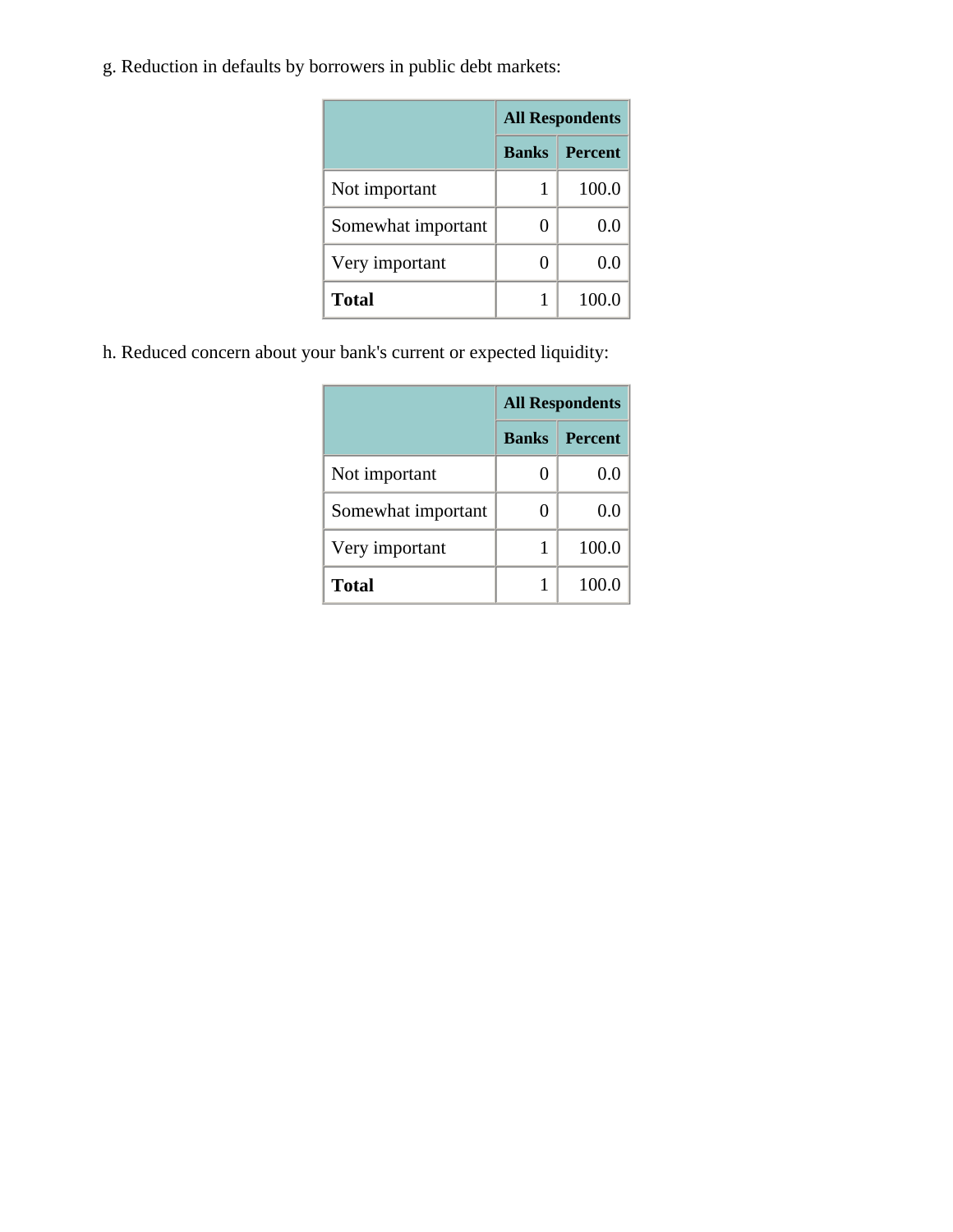4. Apart from normal seasonal variation, how has demand for C&I loans changed over the past three months? (Please consider only funds actually disbursed as opposed to requests for new or increased lines of credit.)

|                        | <b>All Respondents</b> |                |
|------------------------|------------------------|----------------|
|                        | <b>Banks</b>           | <b>Percent</b> |
| Substantially stronger | 0                      | 0.0            |
| Moderately stronger    | $\overline{2}$         | 8.7            |
| About the same         | 10                     | 43.5           |
| Moderately weaker      | 10                     | 43.5           |
| Substantially weaker   | 1                      | 4.3            |
| <b>Total</b>           | 23                     | 100.0          |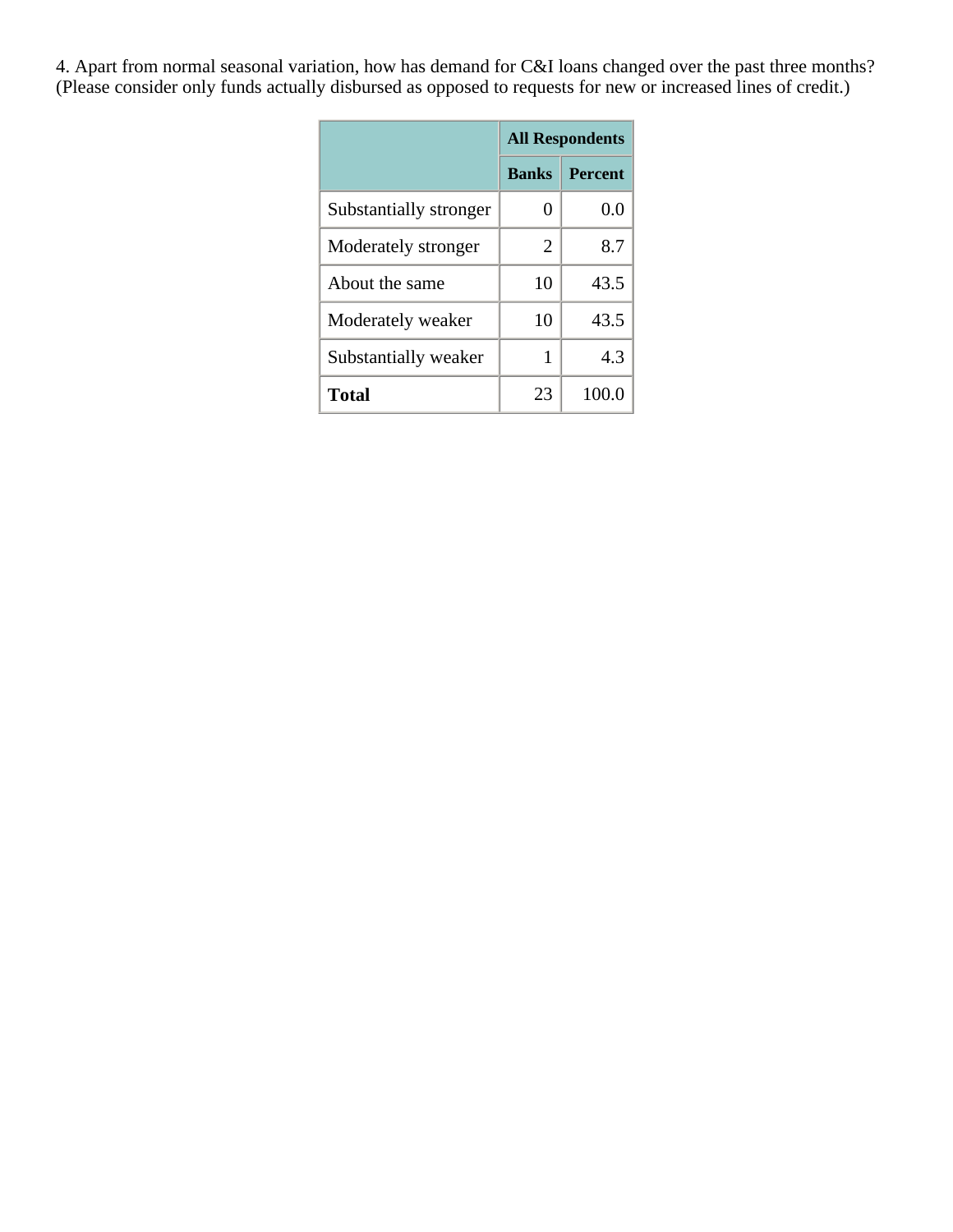5. If demand for C&I loans has strengthened or weakened over the past three months (as described in question 4), how important have been the following possible reasons for the change?

A. If stronger loan demand (answer 1 or 2 to question 4), possible reasons:

a. Customer inventory financing needs increased:

|                    | <b>All Respondents</b> |                |
|--------------------|------------------------|----------------|
|                    | <b>Banks</b>           | <b>Percent</b> |
| Not important      |                        | 50.0           |
| Somewhat important | 1                      | 50.0           |
| Very important     | 0                      | 0.0            |
| <b>Total</b>       | $\overline{2}$         | 100.0          |

b. Customer accounts receivable financing needs increased:

|                    | <b>All Respondents</b> |                |
|--------------------|------------------------|----------------|
|                    | <b>Banks</b>           | <b>Percent</b> |
| Not important      | 2                      | 100.0          |
| Somewhat important | 0                      | 0.0            |
| Very important     | 0                      | 0.0            |
| <b>Total</b>       | 2                      | 100.0          |

c. Customer investment in plant or equipment increased:

|                    | <b>All Respondents</b> |                |
|--------------------|------------------------|----------------|
|                    | <b>Banks</b>           | <b>Percent</b> |
| Not important      | 2                      | 100.0          |
| Somewhat important |                        | 0.0            |
| Very important     |                        | 0.0            |
| <b>Total</b>       | $\overline{2}$         | 100.0          |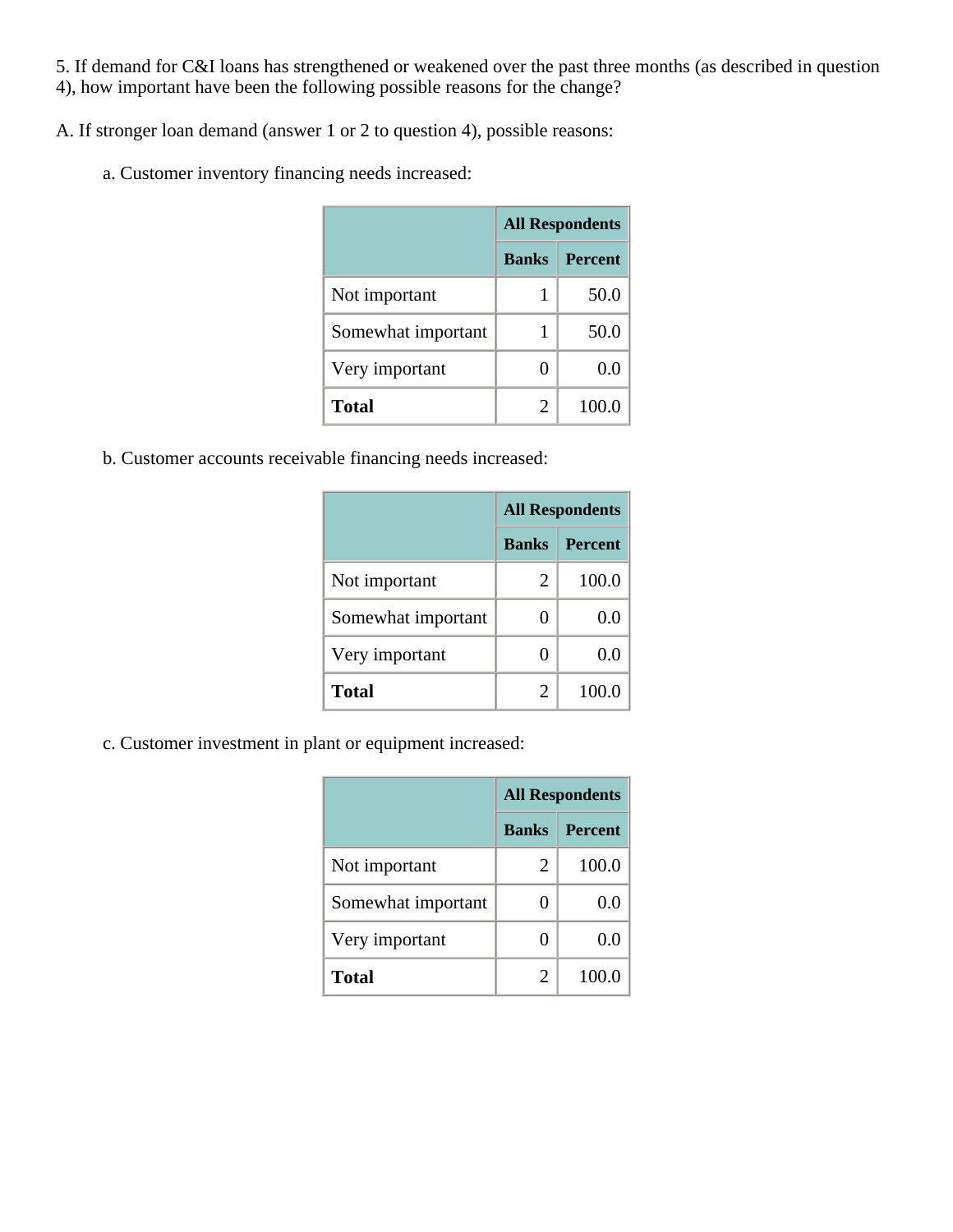d. Customer internally generated funds decreased:

|                    | <b>All Respondents</b> |                |
|--------------------|------------------------|----------------|
|                    | <b>Banks</b>           | <b>Percent</b> |
| Not important      | 0                      | $0.0\,$        |
| Somewhat important | 1                      | 50.0           |
| Very important     | 1                      | 50.0           |
| <b>Total</b>       | 2                      | 100.0          |

e. Customer merger or acquisition financing needs increased:

|                    | <b>All Respondents</b> |                |
|--------------------|------------------------|----------------|
|                    | <b>Banks</b>           | <b>Percent</b> |
| Not important      | 1                      | 50.0           |
| Somewhat important | 1                      | 50.0           |
| Very important     | 0                      | 0.0            |
| <b>Total</b>       | $\mathfrak{D}$         | 100.0          |

f. Customer borrowing shifted to your bank from other bank or nonbank sources because these other sources became less attractive:

|                    | <b>All Respondents</b> |                |
|--------------------|------------------------|----------------|
|                    | <b>Banks</b>           | <b>Percent</b> |
| Not important      |                        | 50.0           |
| Somewhat important | 0                      | 0.0            |
| Very important     |                        | 50.0           |
| <b>Total</b>       | 2                      | 100.0          |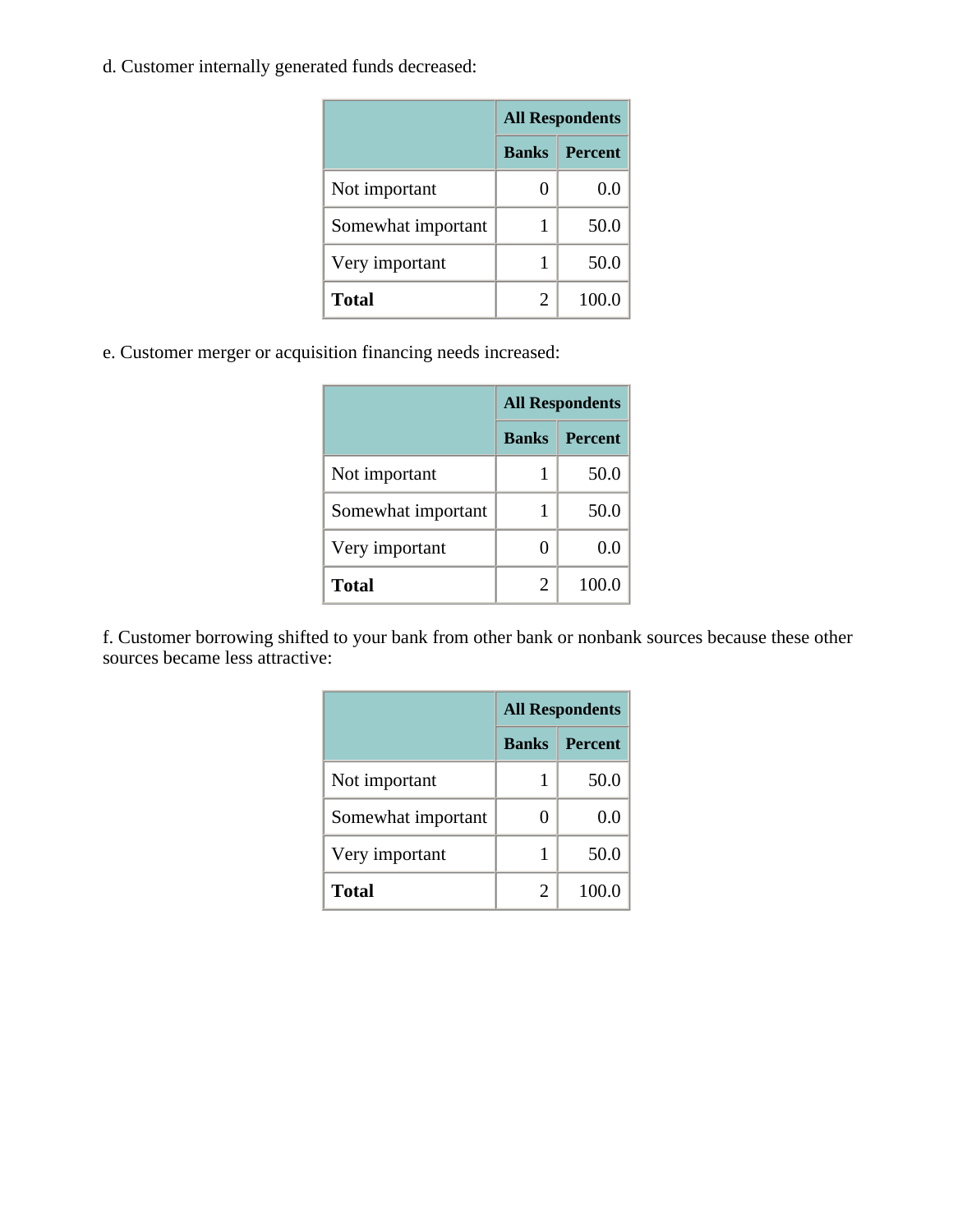- B. If weaker loan demand (answer 4 or 5 to question 4), possible reasons:
	- a. Customer inventory financing needs decreased:

|                    | <b>All Respondents</b> |                |
|--------------------|------------------------|----------------|
|                    | <b>Banks</b>           | <b>Percent</b> |
| Not important      | 8                      | 80.0           |
| Somewhat important | 2                      | 20.0           |
| Very important     | 0                      | 0.0            |
| <b>Total</b>       | 10                     | 100.0          |

b. Customer accounts receivable financing needs decreased:

|                    | <b>All Respondents</b> |                |
|--------------------|------------------------|----------------|
|                    | <b>Banks</b>           | <b>Percent</b> |
| Not important      | 9                      | 90.0           |
| Somewhat important | 1                      | 10.0           |
| Very important     | 0                      | 0.0            |
| <b>Total</b>       | 10                     | 100.0          |

c. Customer investment in plant or equipment decreased:

|                    | <b>All Respondents</b> |                |
|--------------------|------------------------|----------------|
|                    | <b>Banks</b>           | <b>Percent</b> |
| Not important      | 5                      | 50.0           |
| Somewhat important | 5                      | 50.0           |
| Very important     | 0                      | 0.0            |
| <b>Total</b>       | 10                     | 100.0          |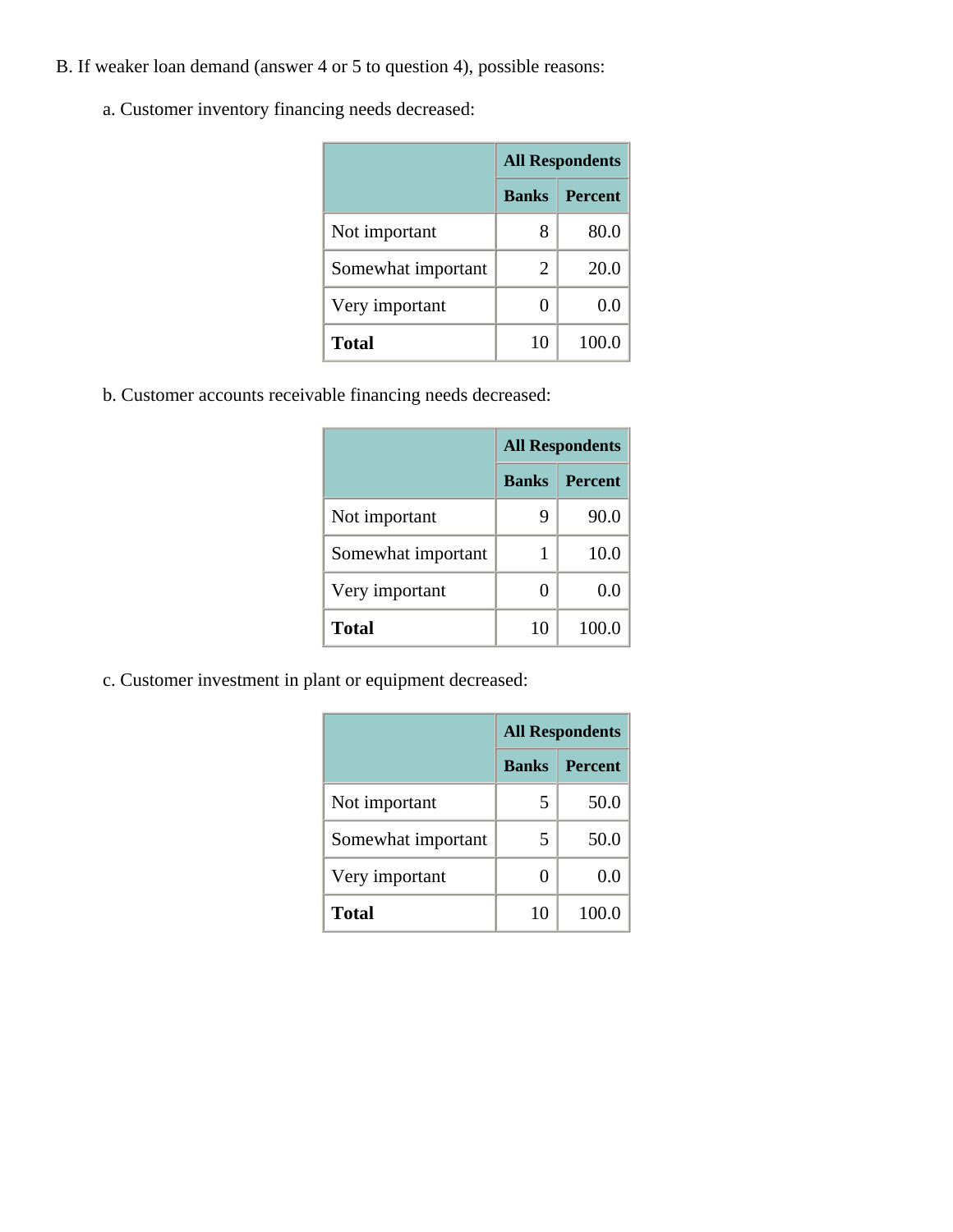d. Customer internally generated funds increased:

|                    | <b>All Respondents</b> |                |
|--------------------|------------------------|----------------|
|                    | <b>Banks</b>           | <b>Percent</b> |
| Not important      | 10                     | 100.0          |
| Somewhat important | 0                      | 0.0            |
| Very important     | 0                      | 0.0            |
| <b>Total</b>       | 10                     | 100.0          |

e. Customer merger or acquisition financing needs decreased:

|                    | <b>All Respondents</b> |                |
|--------------------|------------------------|----------------|
|                    | <b>Banks</b>           | <b>Percent</b> |
| Not important      | 0                      | 0.0            |
| Somewhat important | 3                      | 30.0           |
| Very important     | 7                      | 70.0           |
| <b>Total</b>       | 10                     | 100.0          |

f. Customer borrowing shifted from your bank to other bank or nonbank credit sources because these other sources became more attractive:

|                    | <b>All Respondents</b> |                |
|--------------------|------------------------|----------------|
|                    | <b>Banks</b>           | <b>Percent</b> |
| Not important      | 9                      | 90.0           |
| Somewhat important | 1                      | 10.0           |
| Very important     | 0                      | 0.0            |
| <b>Total</b>       | 10                     | 100.0          |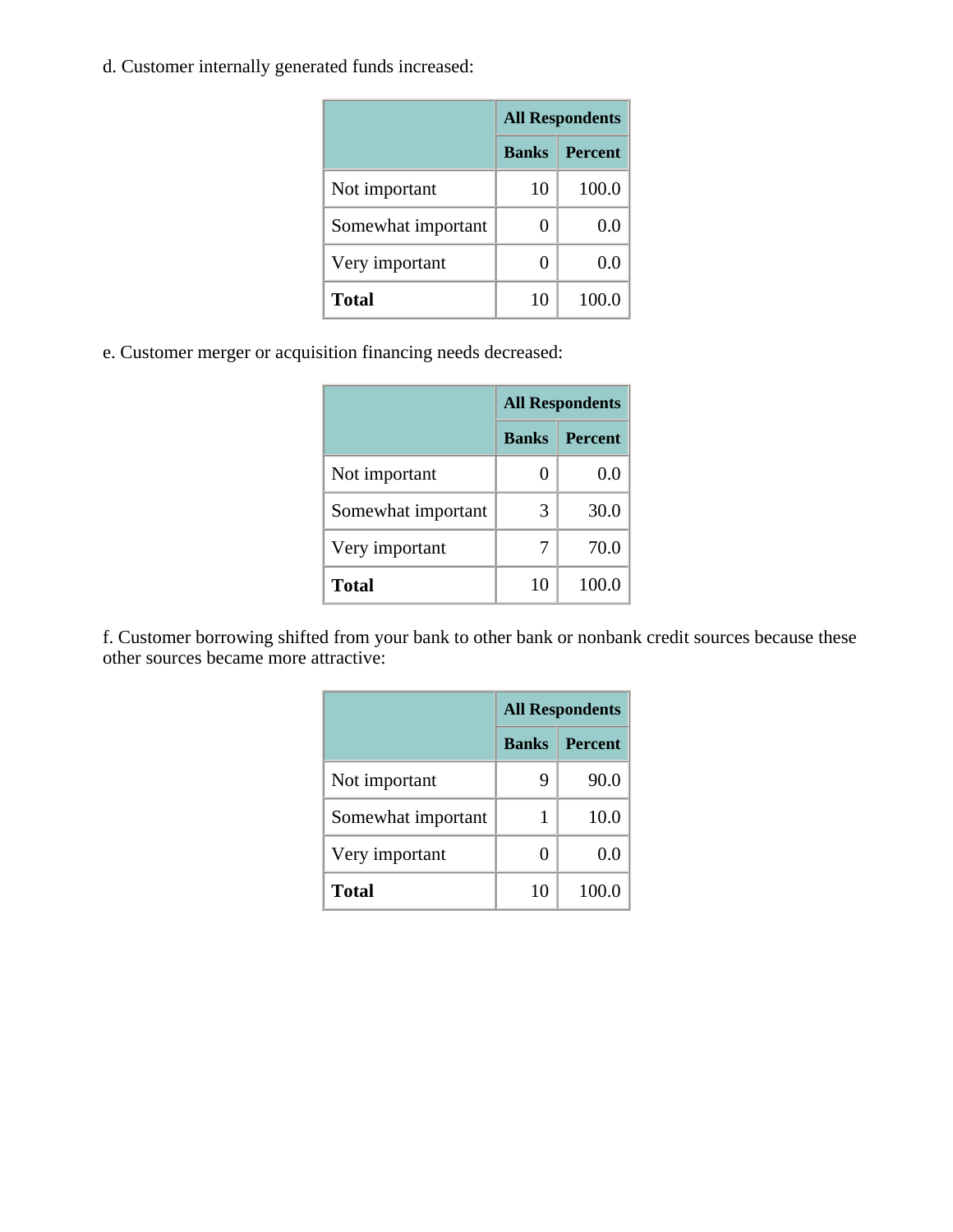6. At your bank, how has the number of inquiries from potential business borrowers regarding the availability and terms of new credit lines or increases in existing lines changed over the past three months? (Please consider only inquiries for additional C&I lines as opposed to the refinancing of existing loans.)

|                                                     | <b>All Respondents</b> |                |
|-----------------------------------------------------|------------------------|----------------|
|                                                     | <b>Banks</b>           | <b>Percent</b> |
| The number of inquiries has increased substantially | $\left( \right)$       | 0.0            |
| The number of inquiries has increased moderately    | 1                      | 4.3            |
| The number of inquiries has stayed about the same   | 10                     | 43.5           |
| The number of inquiries has decreased moderately    | 12                     | 52.2           |
| The number of inquiries has decreased substantially | $\left($               | 0.0            |
| <b>Total</b>                                        | 23                     | 100.0          |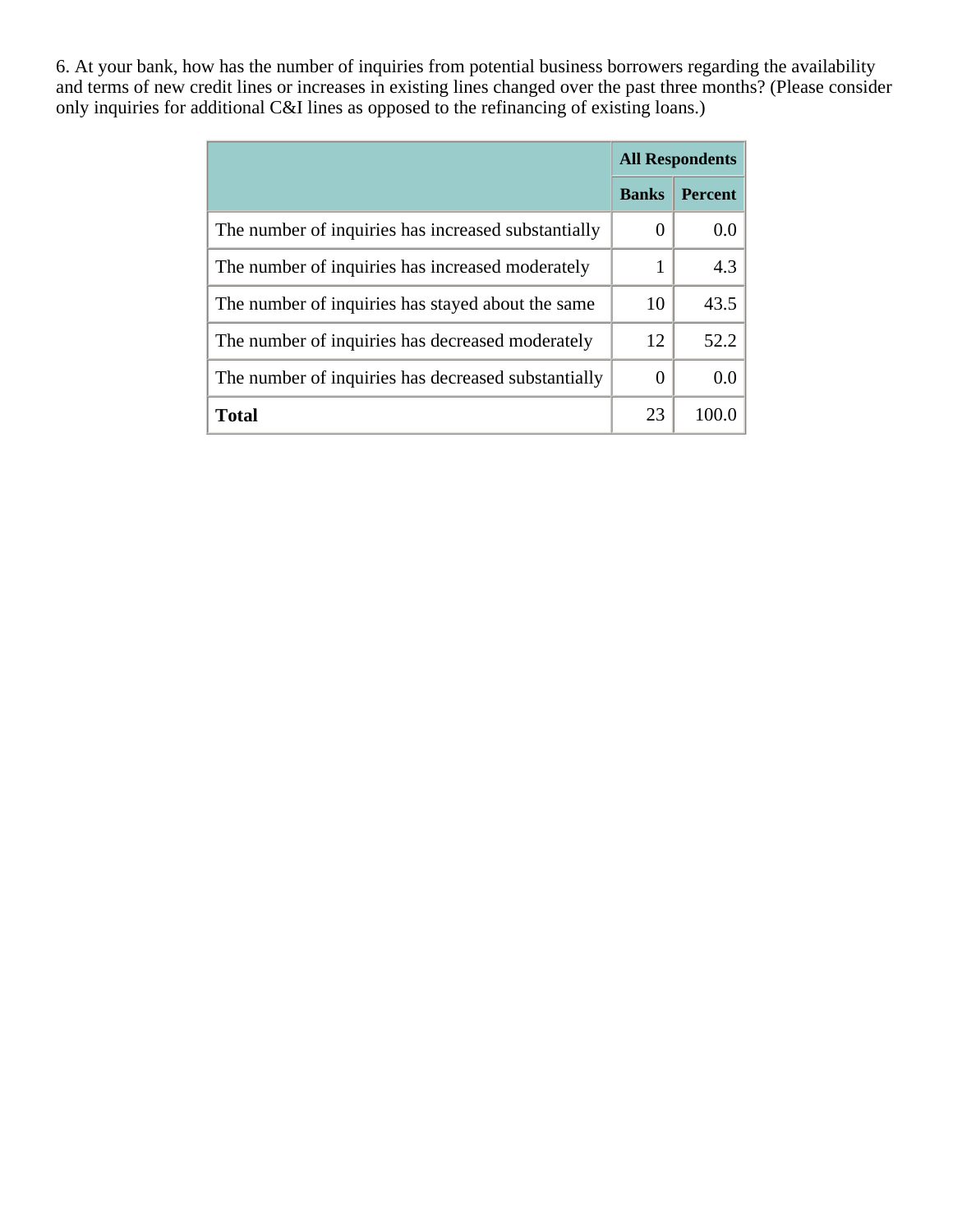*Questions 7-8 ask about commercial real estate loans at your bank, including construction and land development loans and loans secured by nonfarm nonresidential real estate. Question 7 deals with changes in your bank's standards over the last three months. Question 8 deals with changes in demand. If your bank's*  lending standards or terms have not changed over the relevant period, please report them as unchanged even if *they are either restrictive or accommodative relative to longer-term norms. If your bank's standards or terms have tightened or eased over the relevant period, please so report them regardless of how they stand relative to longer-term norms. Also, please report changes in enforcement of existing standards as changes in standards.* 

7. Over the past three months, how have your bank's credit standards for approving applications for commercial real estate loans changed?

|                              | <b>All Respondents</b> |                |
|------------------------------|------------------------|----------------|
|                              | <b>Banks</b>           | <b>Percent</b> |
| Tightened considerably       | 2                      | 12.5           |
| Tightened somewhat           | 7                      | 43.8           |
| Remained basically unchanged | 7                      | 43.8           |
| Eased somewhat               | 0                      | 0.0            |
| Eased considerably           | 0                      | 0.0            |
| Total                        | 16                     | 100.0          |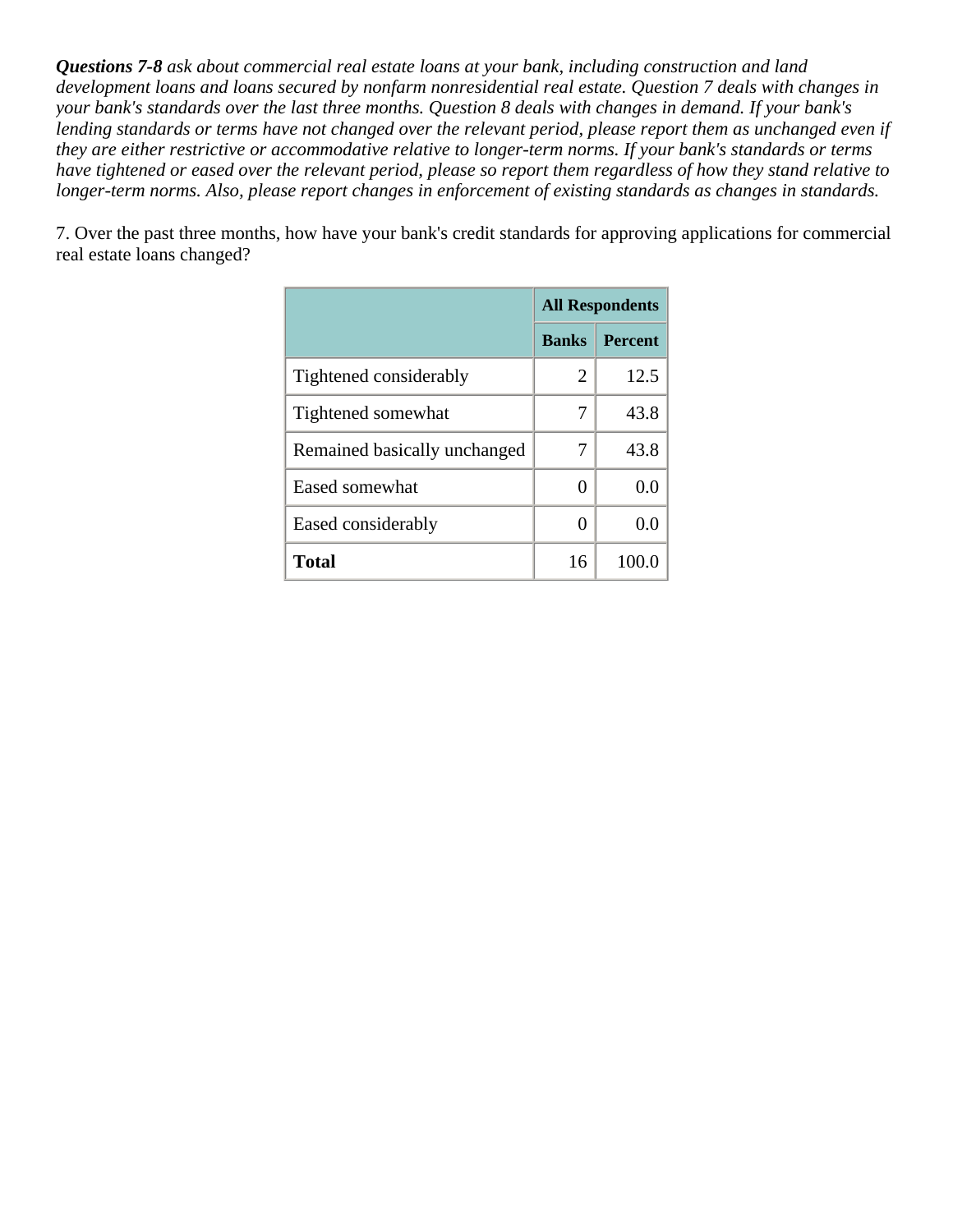8. Apart from normal seasonal variation, how has demand for commercial real estate loans changed over the past three months?

|                        | <b>All Respondents</b> |                |
|------------------------|------------------------|----------------|
|                        | <b>Banks</b>           | <b>Percent</b> |
| Substantially stronger | 0                      | 0.0            |
| Moderately stronger    | 1                      | 6.3            |
| About the same         | 7                      | 43.8           |
| Moderately weaker      | 3                      | 18.8           |
| Substantially weaker   | 5                      | 31.3           |
| <b>Total</b>           | 16                     | 100.0          |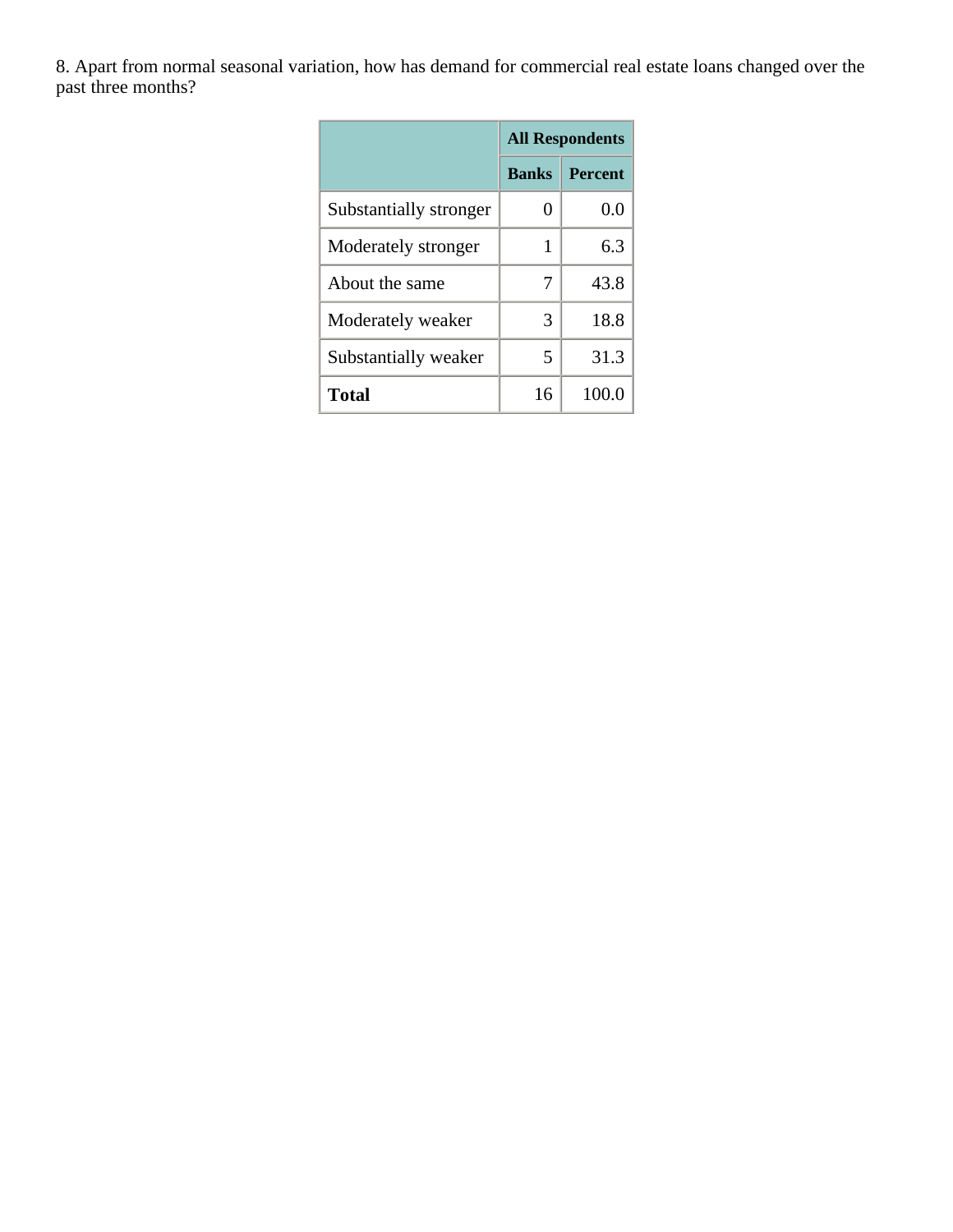*Questions 9-10 focus on changes in your bank's terms on commercial real estate loans over the past year. If your bank's lending terms have not changed over the past year, please report them as unchanged even if they are either restrictive or accommodative relative to longer-term norms. If your bank's lending terms have tightened or eased over the past year, please so report them regardless of how they stand relative to longerterm norms.* 

9. Over the **past year**, how has your bank changed the following terms on commercial real estate loans?

a. Maximum loan size:

|                              | <b>All Respondents</b> |                |
|------------------------------|------------------------|----------------|
|                              | <b>Banks</b>           | <b>Percent</b> |
| Tightened considerably       | 2                      | 12.5           |
| Tightened somewhat           | 6                      | 37.5           |
| Remained basically unchanged | 8                      | 50.0           |
| Eased somewhat               | 0                      | 0.0            |
| Eased considerably           | 0                      | 0.0            |
| Total                        | 16                     | 100.           |

b. Maximum loan maturity:

|                              | <b>All Respondents</b> |                |
|------------------------------|------------------------|----------------|
|                              | <b>Banks</b>           | <b>Percent</b> |
| Tightened considerably       | 1                      | 6.3            |
| Tightened somewhat           | 0                      | 0.0            |
| Remained basically unchanged | 15                     | 93.8           |
| Eased somewhat               | $\theta$               | 0.0            |
| Eased considerably           | 0                      | 0.0            |
| <b>Total</b>                 | 16                     | 100.0          |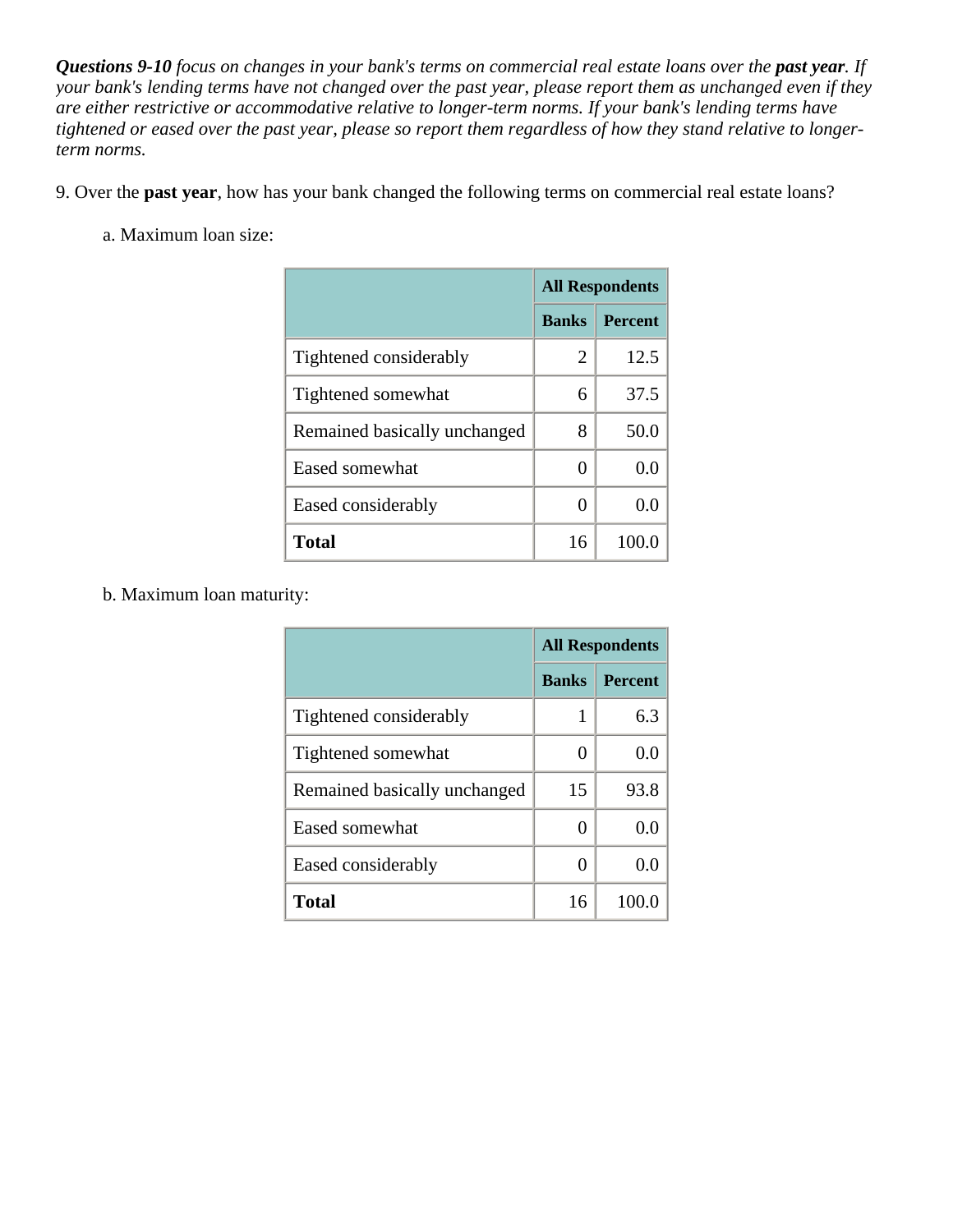c. Spreads of loan rates over your bank's cost of funds (wider spreads=tightened, narrower spreads=eased):

|                              | <b>All Respondents</b> |                |
|------------------------------|------------------------|----------------|
|                              | <b>Banks</b>           | <b>Percent</b> |
| Tightened considerably       | 6                      | 37.5           |
| Tightened somewhat           | 6                      | 37.5           |
| Remained basically unchanged | 4                      | 25.0           |
| Eased somewhat               | 0                      | 0.0            |
| Eased considerably           | 0                      | 0.0            |
| <b>Total</b>                 | 16                     | 100.           |

d. Loan-to-value ratios:

|                              | <b>All Respondents</b> |                |
|------------------------------|------------------------|----------------|
|                              | <b>Banks</b>           | <b>Percent</b> |
| Tightened considerably       | 4                      | 25.0           |
| Tightened somewhat           | 3                      | 18.8           |
| Remained basically unchanged | 9                      | 56.3           |
| Eased somewhat               | 0                      | 0.0            |
| Eased considerably           | 0                      | 0.0            |
| Total                        | 16                     | 100.0          |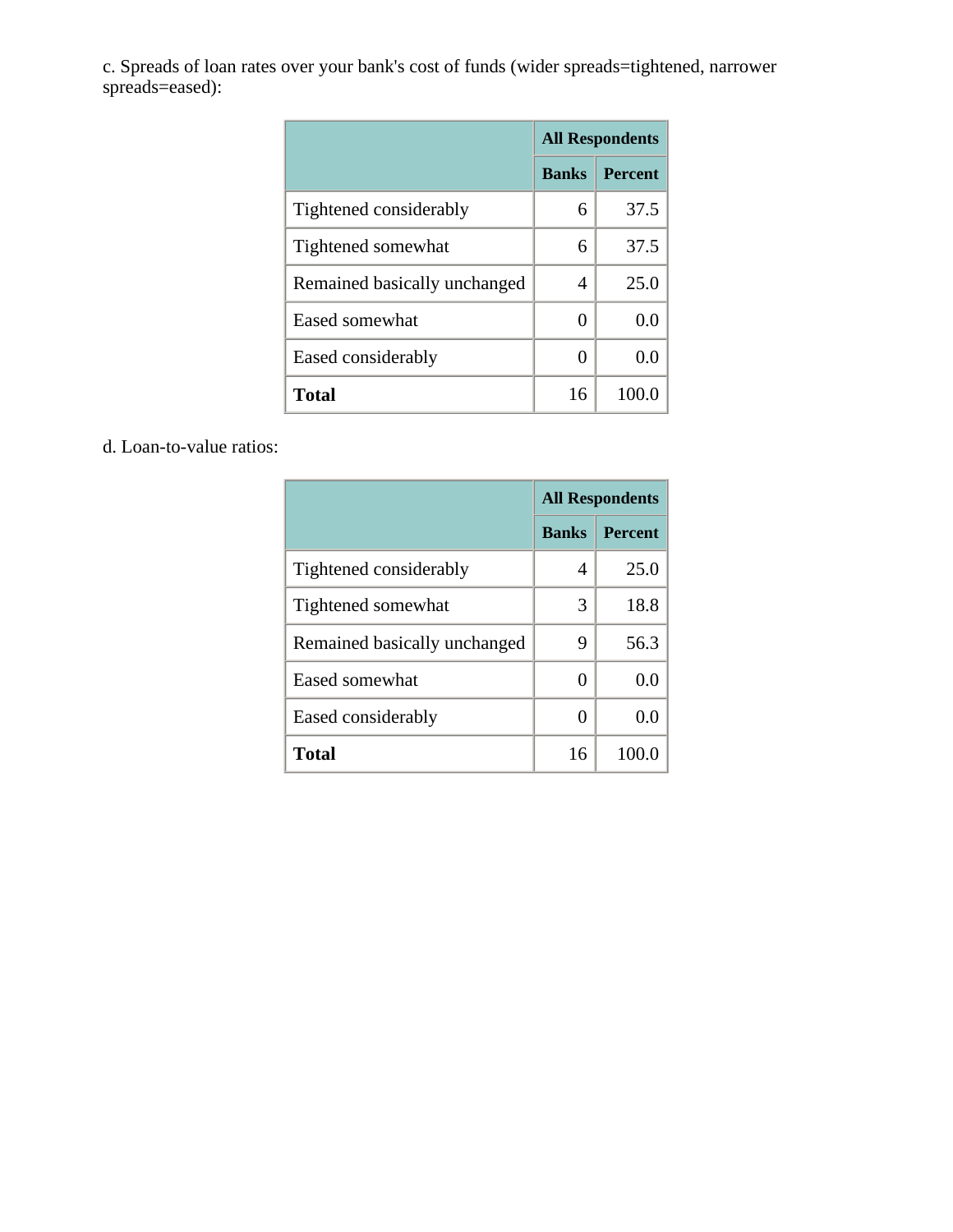e. Requirements for take-out financing:

|                              | <b>All Respondents</b> |                |
|------------------------------|------------------------|----------------|
|                              | <b>Banks</b>           | <b>Percent</b> |
| Tightened considerably       | 2                      | 12.5           |
| Tightened somewhat           | 3                      | 18.8           |
| Remained basically unchanged | 11                     | 68.8           |
| Eased somewhat               | $\theta$               | 0.0            |
| Eased considerably           | 0                      | 0.0            |
| <b>Total</b>                 | 16                     | 100.0          |

f. Debt-service coverage ratios:

|                              | <b>All Respondents</b> |                |
|------------------------------|------------------------|----------------|
|                              | <b>Banks</b>           | <b>Percent</b> |
| Tightened considerably       | 3                      | 18.8           |
| Tightened somewhat           | 4                      | 25.0           |
| Remained basically unchanged | 9                      | 56.3           |
| Eased somewhat               | $\mathbf{0}$           | 0.0            |
| Eased considerably           | 0                      | 0.0            |
| Total                        | 16                     | 100.0          |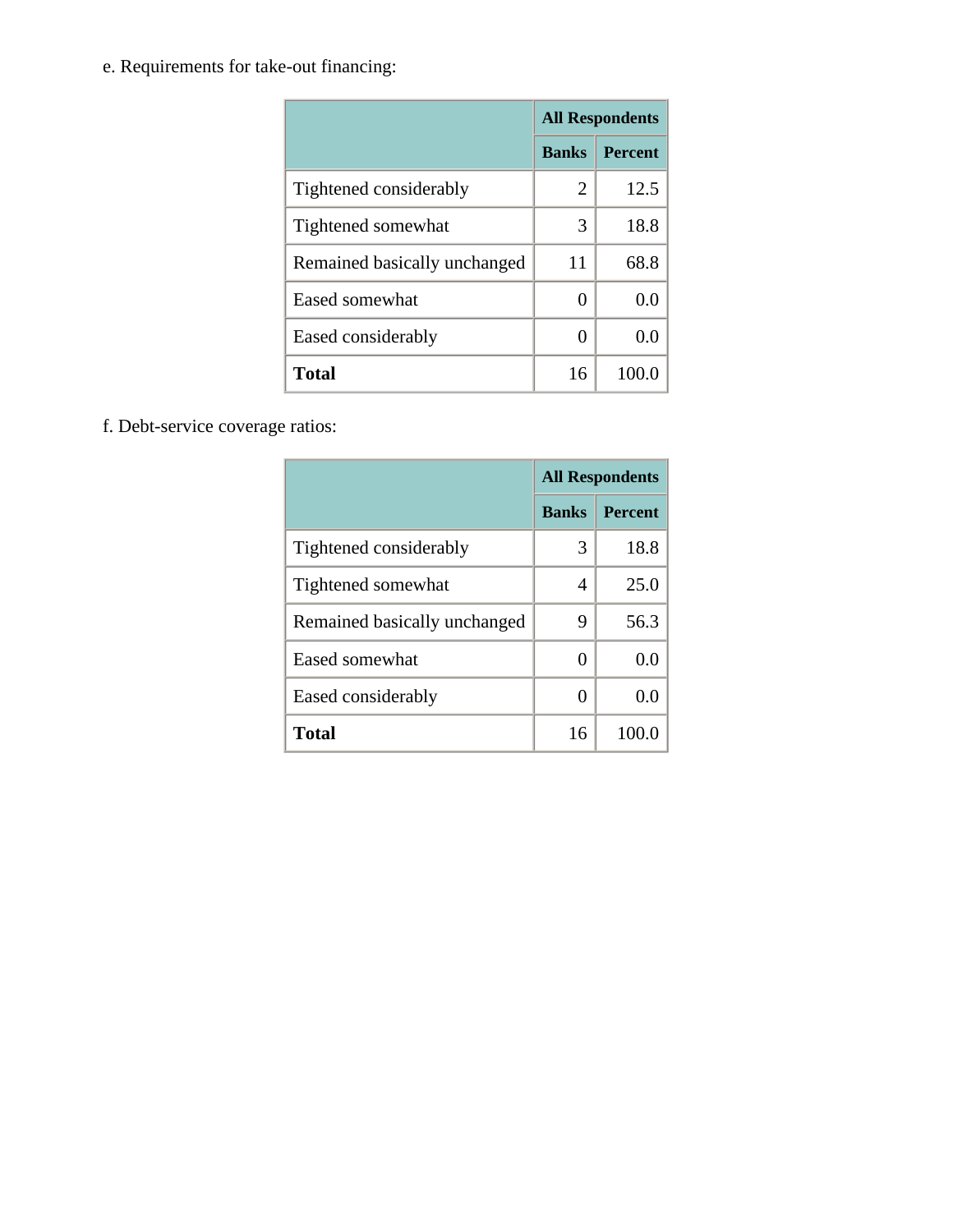10. If your bank has tightened or eased its terms on commercial real estate loans over the **past year** (as described in question 9), how important have been the following possible reasons for the change?

A. Possible reasons for tightening commercial real estate loan terms:

a. Less favorable economic outlook:

|                    | <b>All Respondents</b> |                |
|--------------------|------------------------|----------------|
|                    | <b>Banks</b>           | <b>Percent</b> |
| Not important      | 3                      | 23.1           |
| Somewhat important | 4                      | 30.8           |
| Very important     | 6                      | 46.2           |
| <b>Total</b>       | 13                     | 100.0          |

b. Worsening of the condition of, or the outlook for, commercial real estate in the markets where your bank operates:

|                    | <b>All Respondents</b> |                |
|--------------------|------------------------|----------------|
|                    | <b>Banks</b>           | <b>Percent</b> |
| Not important      | 5                      | 38.5           |
| Somewhat important | 4                      | 30.8           |
| Very important     | 4                      | 30.8           |
| <b>Total</b>       | 13                     | 100.0          |

c. Less aggressive competition from other banks or nonbank lenders (other financial intermediaries or the capital markets):

|                    | <b>All Respondents</b> |                |  |
|--------------------|------------------------|----------------|--|
|                    | <b>Banks</b>           | <b>Percent</b> |  |
| Not important      | 7                      | 53.8           |  |
| Somewhat important | 5                      | 38.5           |  |
| Very important     |                        | 7.7            |  |
| <b>Total</b>       | 13                     | 100.0          |  |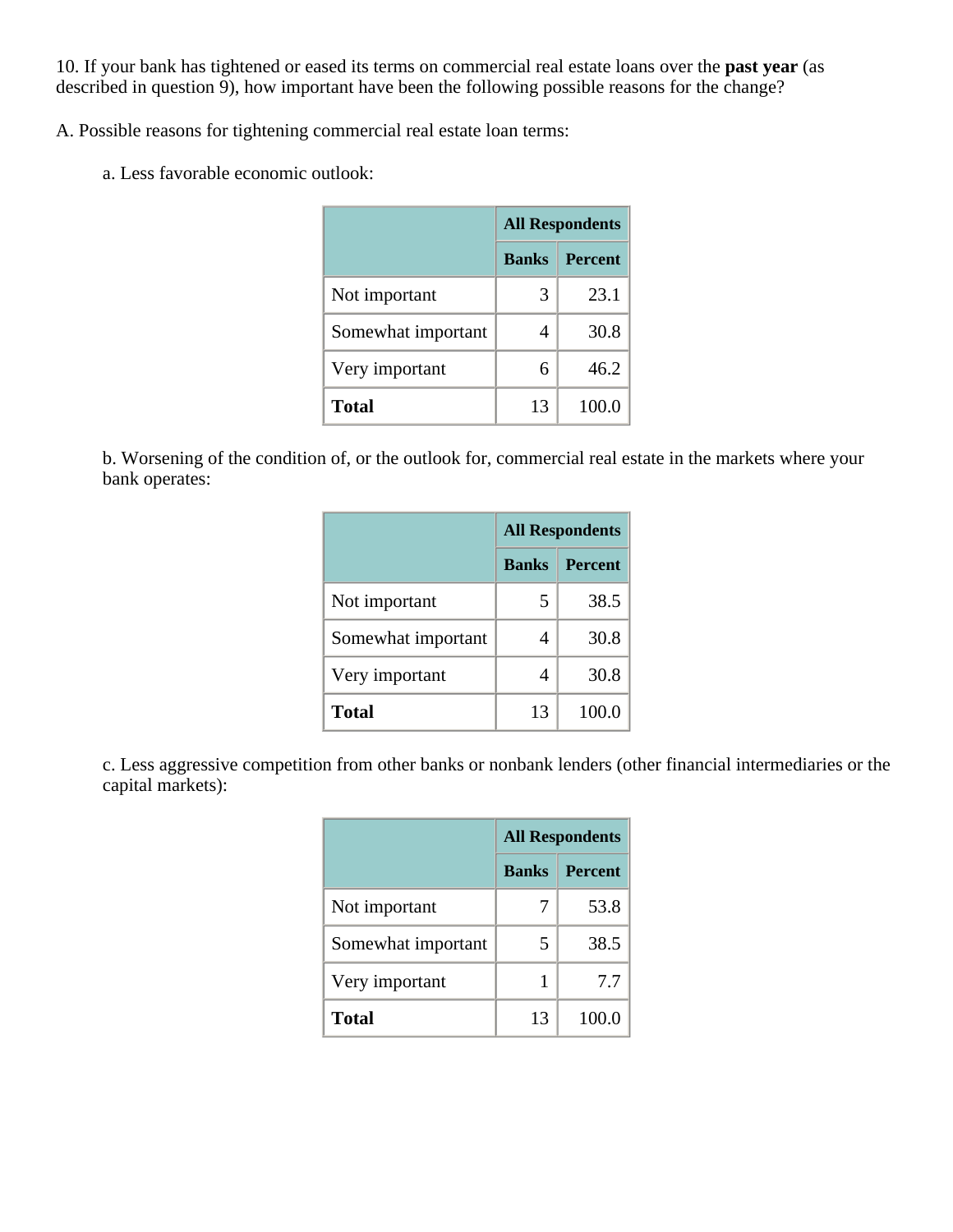d. Reduced tolerance for risk:

|                    | <b>All Respondents</b> |                |  |
|--------------------|------------------------|----------------|--|
|                    | <b>Banks</b>           | <b>Percent</b> |  |
| Not important      |                        | 53.8           |  |
| Somewhat important | 4                      | 30.8           |  |
| Very important     | $\overline{2}$         | 15.4           |  |
| <b>Total</b>       | 13                     | 100.0          |  |

e. Less liquid market for securities collateralized by these loans:

|                    | <b>All Respondents</b> |                |  |
|--------------------|------------------------|----------------|--|
|                    | <b>Banks</b>           | <b>Percent</b> |  |
| Not important      | 4                      | 30.8           |  |
| Somewhat important | 2                      | 15.4           |  |
| Very important     | 7                      | 53.8           |  |
| <b>Total</b>       | 13                     | 100.0          |  |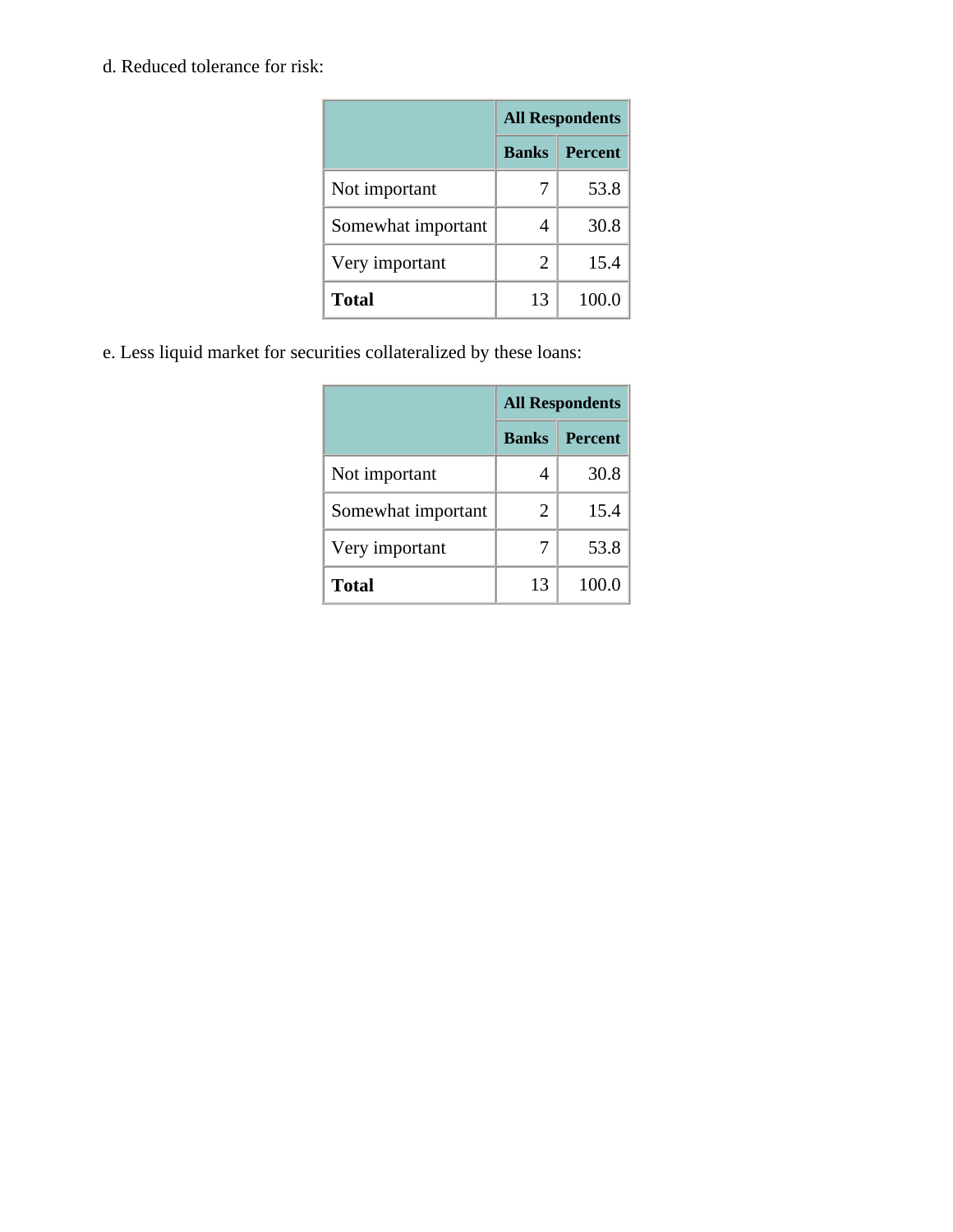- B. Possible reasons for easing commercial real estate loan terms:
	- a. More favorable economic outlook:

|                    | <b>All Respondents</b> |                |  |
|--------------------|------------------------|----------------|--|
|                    | <b>Banks</b>           | <b>Percent</b> |  |
| Not important      | 0                      | 0.0            |  |
| Somewhat important | 0                      | 0.0            |  |
| Very important     | 0                      | $0.0\,$        |  |
| <b>Total</b>       |                        |                |  |

b. Improvement in the condition of, or the outlook for, commercial real estate in the markets where your bank operates:

|                    | <b>All Respondents</b> |                |  |
|--------------------|------------------------|----------------|--|
|                    | <b>Banks</b>           | <b>Percent</b> |  |
| Not important      | 0                      | 0.0            |  |
| Somewhat important | 0                      | 0.0            |  |
| Very important     | 0                      | $0.0\,$        |  |
| <b>Total</b>       | 0                      | 0.0            |  |

c. More aggressive competition from other banks or nonbank lenders (other financial intermediaries or the capital markets):

|                    | <b>All Respondents</b> |                |  |
|--------------------|------------------------|----------------|--|
|                    | <b>Banks</b>           | <b>Percent</b> |  |
| Not important      | 0                      | $0.0\,$        |  |
| Somewhat important | 0                      | $0.0\,$        |  |
| Very important     | 0                      | 0.0            |  |
| <b>Total</b>       | ∩                      | 0.0            |  |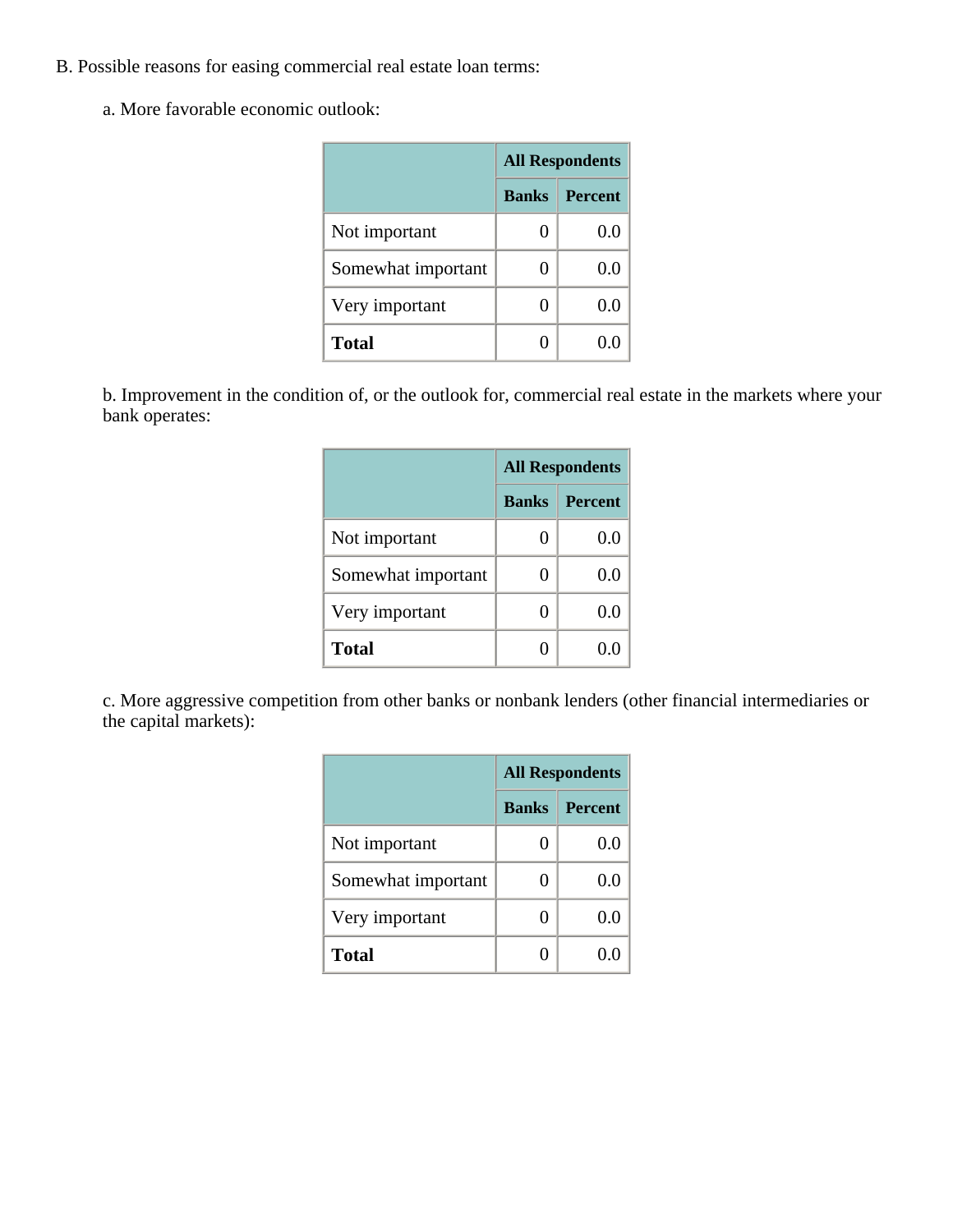d. Increased tolerance for risk:

|                    | <b>All Respondents</b> |                |  |
|--------------------|------------------------|----------------|--|
|                    | <b>Banks</b>           | <b>Percent</b> |  |
| Not important      | 0                      | 0.0            |  |
| Somewhat important | 0                      | 0.0            |  |
| Very important     | 0                      | 0.0            |  |
| <b>Total</b>       | 0                      | 0.0            |  |

e. More liquid market for securities collateralized by these loans:

|                    | <b>All Respondents</b> |                |  |
|--------------------|------------------------|----------------|--|
|                    | <b>Banks</b>           | <b>Percent</b> |  |
| Not important      | 0                      | 0.f            |  |
| Somewhat important | 0                      | 0.0            |  |
| Very important     | 0                      | 0.0            |  |
| <b>Total</b>       | 0                      |                |  |